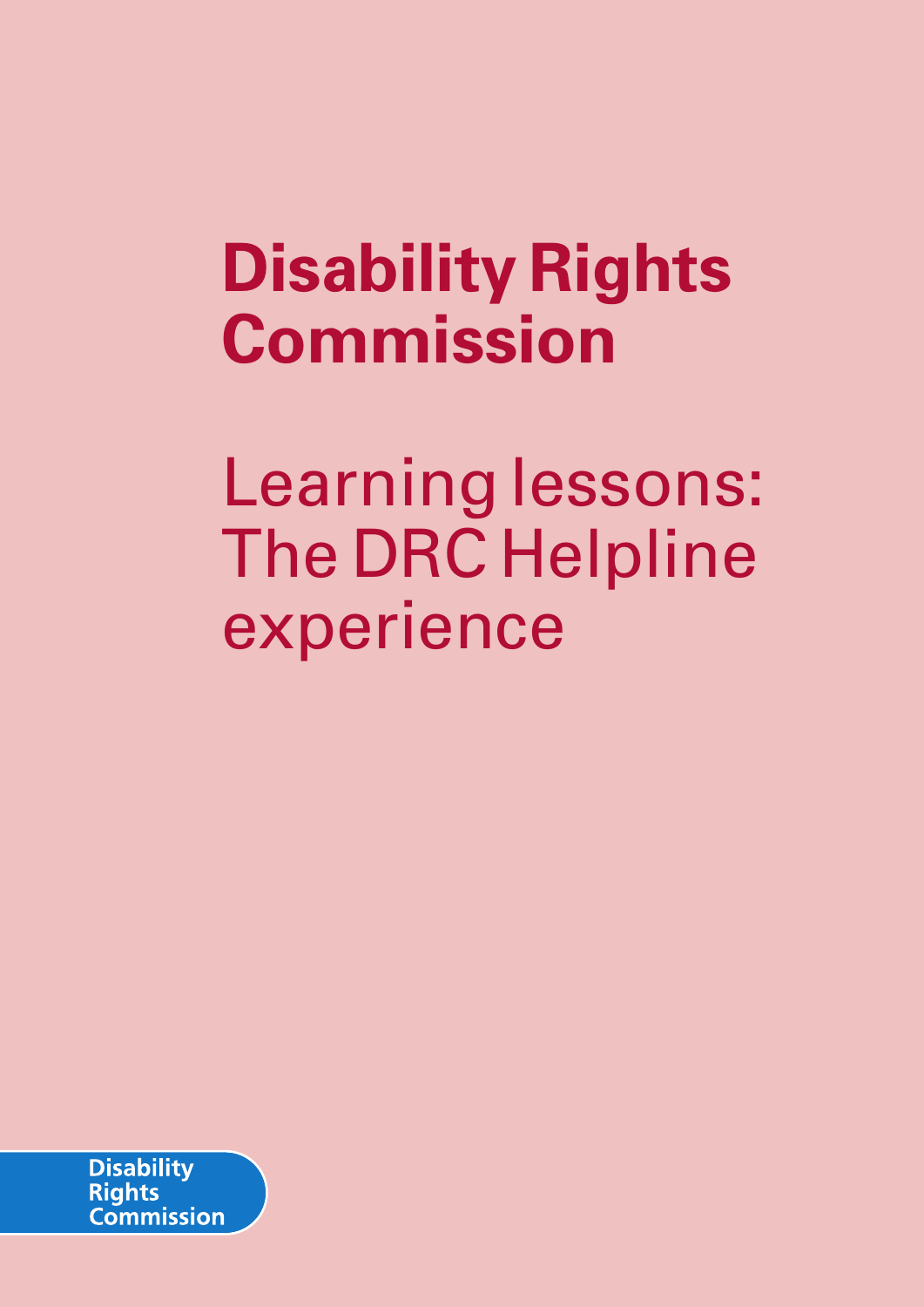# **Contents**

| <b>Executive summary</b>                   | Page 2  |
|--------------------------------------------|---------|
| <b>Introduction</b>                        | Page 5  |
| The unique DRC-SITEL partnership           | Page 7  |
| A focus on the needs of the contact        | Page 11 |
| Developing Helpline Advisers' specialisms  | Page 14 |
| <b>Marketing of the Helpline</b>           | Page 15 |
| <b>Continuous learning and improvement</b> | Page 18 |
| A distinctive internal culture             | Page 22 |
| <b>Conclusion</b>                          | Page 25 |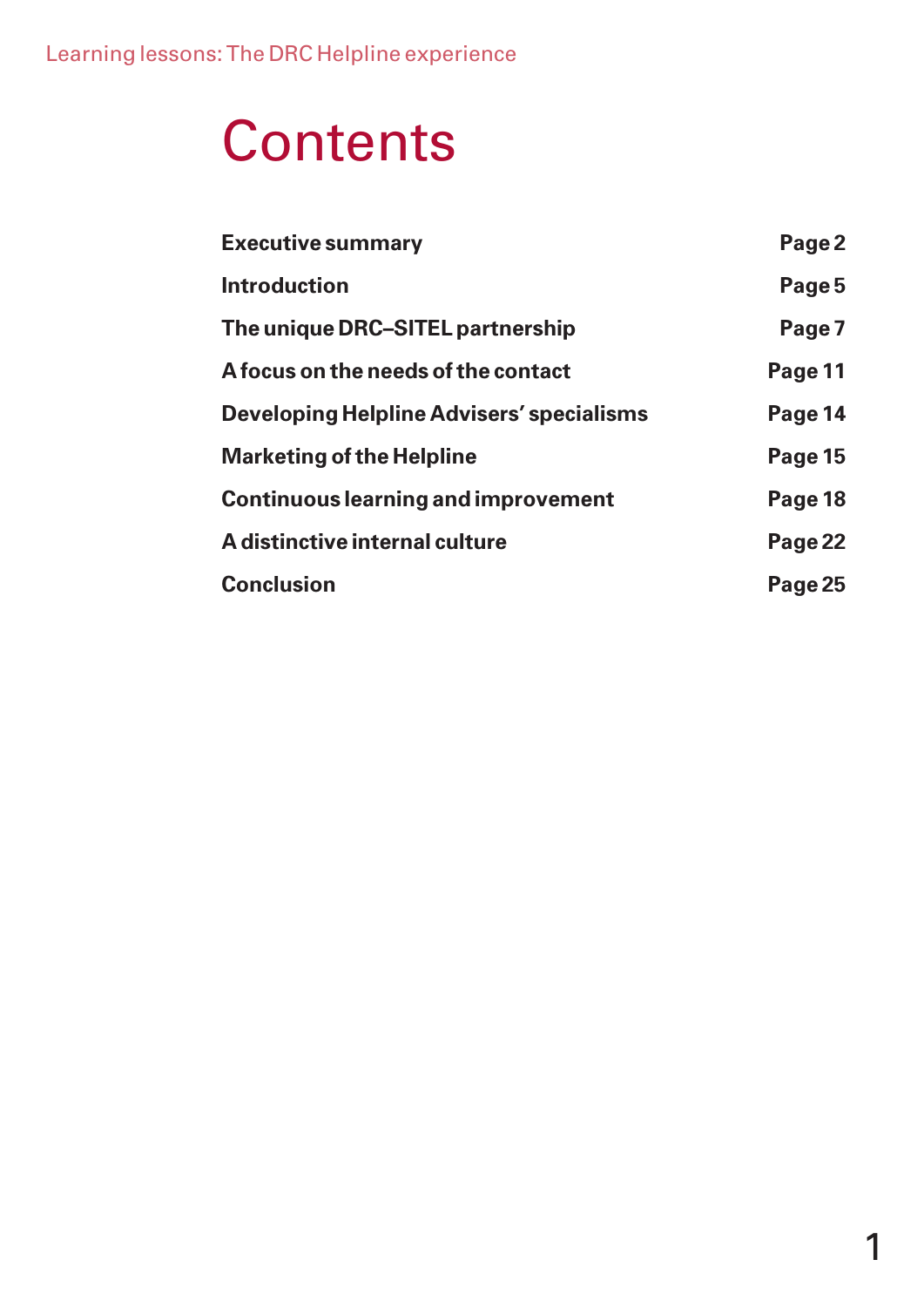## Executive summary

The Learning Narratives project contributes to the broad legacy strategy of the Disability Rights Commission (DRC). It considers what the DRC has learnt through its various activities since 2000 and focuses on specific activities or overarching themes where the DRC has had direct involvement.

Each narrative responds to questions such as 'why did we, the DRC, try to do what we did?', 'what worked?' and 'what didn't work and why?' and draws on a range of data sources, not least of which is the experience and expertise of DRC staff, both past and present.

The DRC Helpline experience explores what is unique about providing a Helpline for disabled people and looks at some of the key considerations which have informed this awardwinning service.

## **The DRC Helpline Experience: Key Lessons**

### **Planning and evaluation**

- **•** From the outset, build in systems which enable the 'raw' data from the Helpline to directly feed into strategic planning processes of the organisation.
- $\bullet$  Getting the initial scoping for the service right from the outset is critical for both credibility and success with stakeholders. This will include determining whether to develop an in-house, outsourced or joint venture service.
- Regular evaluation of the service is paramount, and should involve representation from all stakeholders using the Helpline.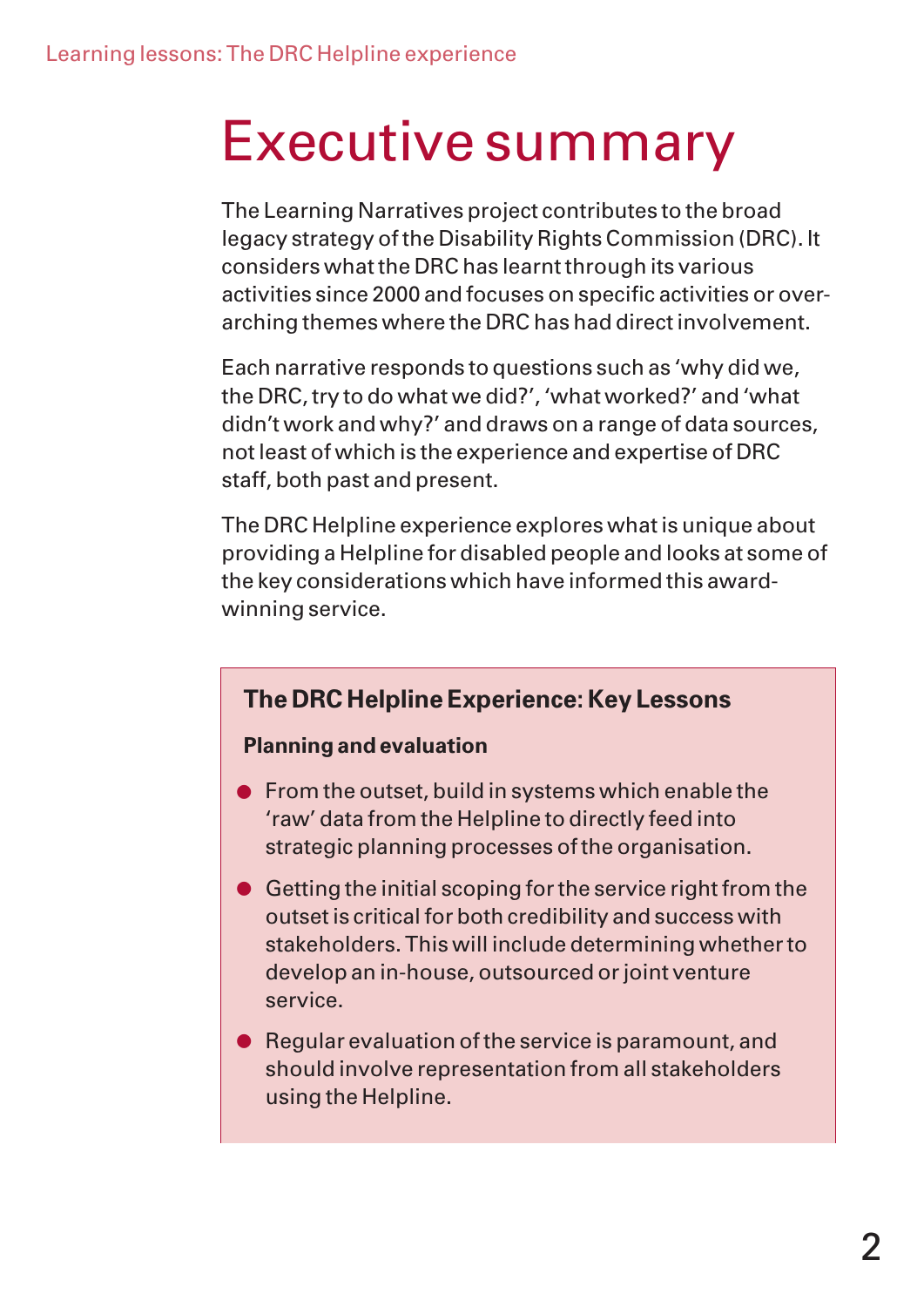#### **Infrastructure**

- To meet the needs of an increasingly diverse disabled population the broadest range of communication methods for accessing the Helpline need to be available. The Helpline service needs to be at the cutting edge of new technologies.
- A three-tiered process for addressing contacts means appropriate expertise is available to deal with all levels and types of enquiry in a timely manner.
- Outsourcing the Helpline service has worked strong working relationships have ensured the quality and ethos of the Helpline have not been compromised.

### **Helpline staff**

- **•** The expertise needed to run a dedicated Helpline service requires ongoing and sustained investment in staff training. Ensure a clear pathway for career progression is put in place.
- A Helpline service for disabled people requires much deeper consideration than simply implementing a call centre model. The primary reason for the Helpline's award-winning success is due to its ability to deliver a high quality personal approach, with staff acknowledging both the context and the nature of the contact's impairment and providing tailored support accordingly.
- A key outcome for Helpline staff has been the ability to empower contacts to have the confidence to take charge of their own next steps.

#### **Marketing and audiences**

• Establishing the Helpline 'brand' and its relationship to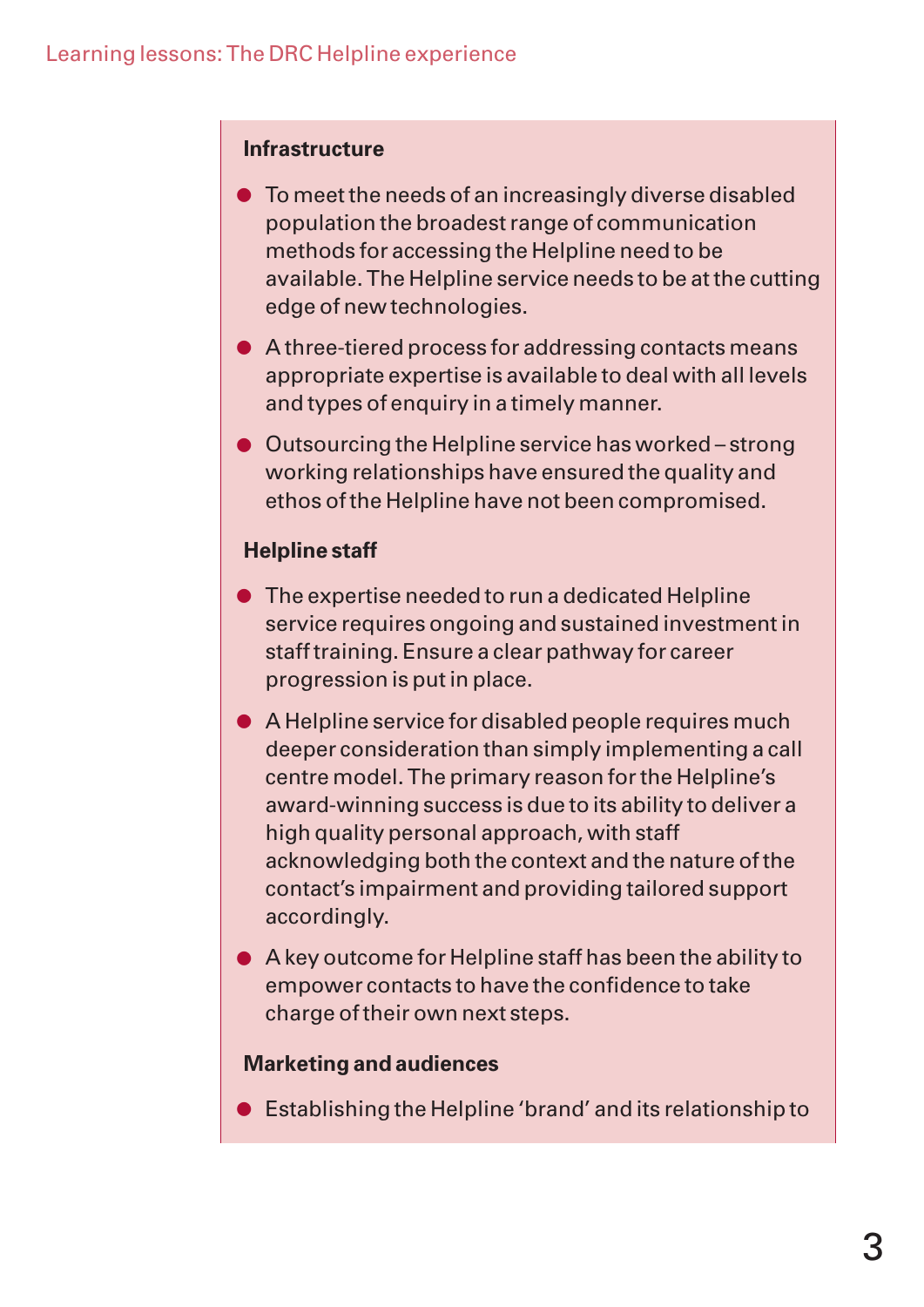the other services offered by the organisation has been crucially important, both to service users and also to staff working for the service.

- The Helpline continues to identify those hard-to-reach and hard-to-hear groups, and find innovative solutions to better improve their access to services.
- **•** It has been important to communicate the range of issues the Helpline can address as well as those which sit outside of its remit. In the case of the latter it is key to ensure appropriate signposting mechanisms are put in place.
- Do not assume that all disabled people have access to the internet or are IT proficient.
- **The development of a Frequently Asked Questions** (FAQ) section on the organisation's website (and available in other formats), drawn from Helpline contacts, has been invaluable as a method of promoting the overall service.
- Ensure staff working in the wider organisation are fully aware of the work of the Helpline service – regular open days, where staff can sit in on contacts, are a powerful way of achieving this.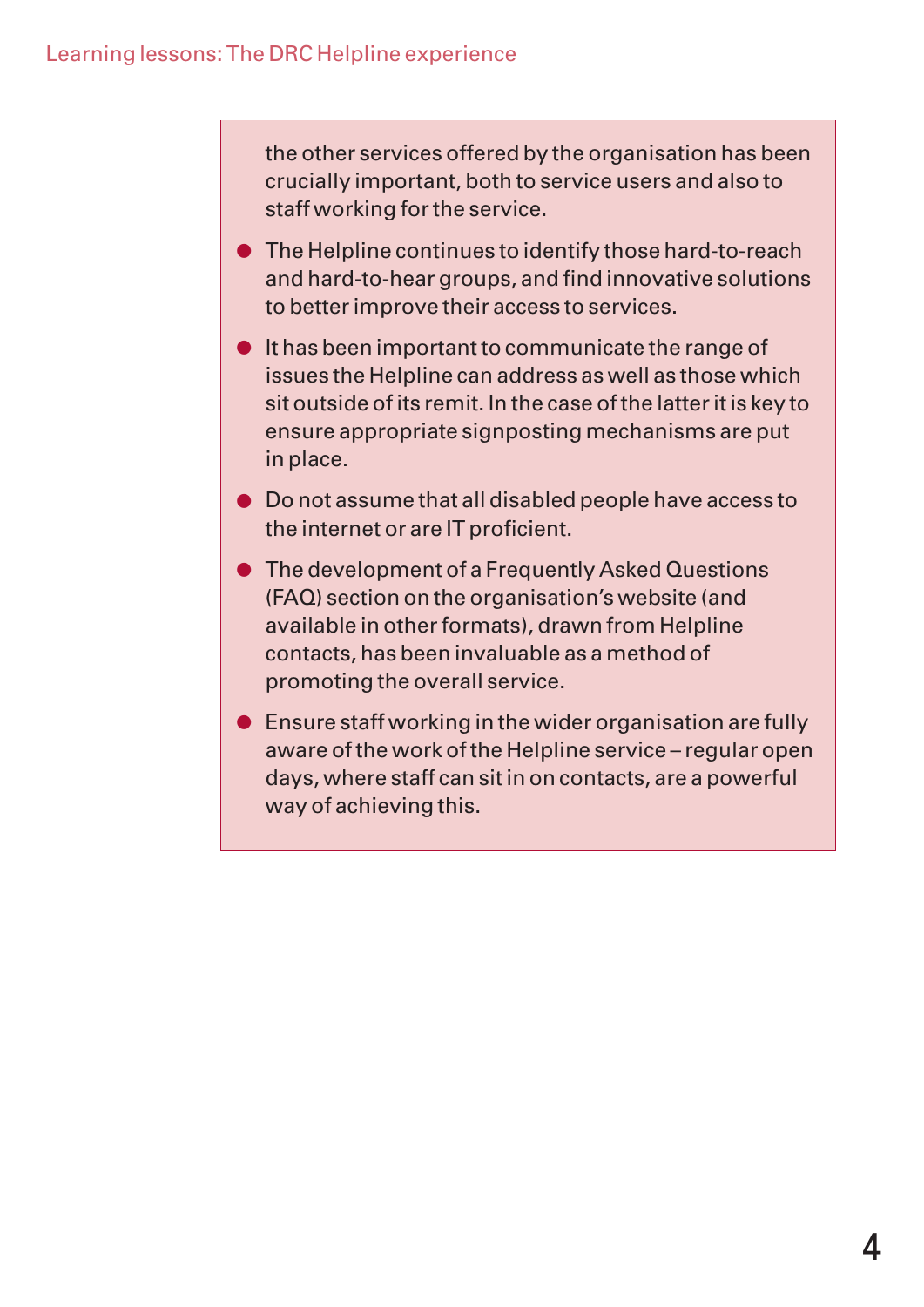# Introduction

This is the story of the Helpline run by the DRC. It describes how, from a service originally designed to simply fulfil requests for publications, the Helpline has developed to become fully accredited against the very highest standards, putting it alongside blue chip organisations such as Tesco and BT.

The story is undoubtedly incomplete without an understanding of the unique partnership that was established by the DRC's Commissioners shortly after it opened its doors for business in 2000. The DRC was adamant that it would not provide a call centre service, but something much closer to an empathetic and fully accessible Helpline. Original costings from consultants suggested that the establishment of an inhouse service, sapping 25 per cent of the DRC's Human Resources, was untenable. The DRC thus embarked on a journey that ended with the establishment of a partnership contract between the DRC and SITEL – the leading customer contact organisation.

In this partnership, SITEL provide the technical expertise and high-volume contact handling service, whilst the DRC provides knowledge of the law, general intelligence, contact monitoring and contract performance management. SITEL also houses the DRC staff in its offices in Stratfordupon-Avon.

The DRC Helpline receives over 100,000 annual contacts by voice, text, videophone, freepost, fax and structured email via the DRC's website, handled by a three-tier system as follows:

• First-tier contact through a bank of SITEL colleagues, all of whom fulfil literature requests, basic signposting and determine which requests are beyond the Commission's scope.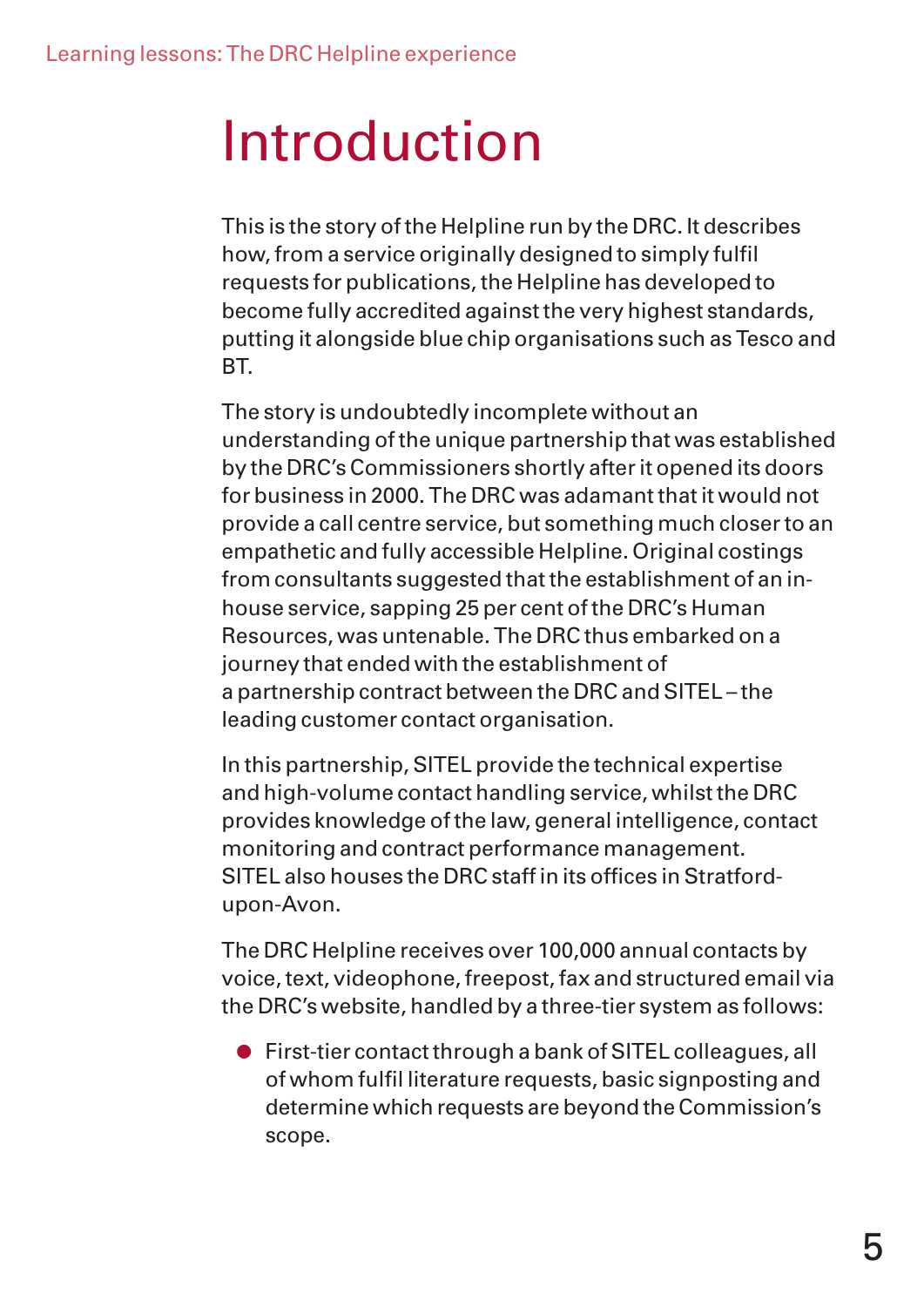- Second-tier contact, referred by the first tier, to a dedicated team of highly trained SITEL advisers who can answer in-depth queries on disability discrimination law from disabled people, employers, service providers and educators.
- Third-tier support and monitoring of the first and second tiers provided by a team of nine on-site DRC Information Officers, a Training Manager, a Team Manager and an Information and Contracts Manager.

Such is the strength of the partnership between the DRC and SITEL that a career path from the second tier, dedicated adviser team, to the DRC has grown organically: the majority of DRC Information Officers previously held posts as dedicated advisers for SITEL.

In addition to the direct service the Helpline provides to its contacts, it also works in partnership with a range of organisations. These partnership arrangements, which are funded by the DRC, enhance the range of services offered to contacts and include:

- Signposting relevant contacts to the Centre for Accessible Environments, which provides advice and information to businesses on making premises accessible.
- **Provision, through the Independent Panel for Special** Educational Advice, of a casework service for contacts who have potential cases of disability discrimination against schools and local education authorities.
- Referral of cases to Free Representation Units, such as the Bar Pro Bono Unit, for contacts who have no other source of assistance and cannot afford to pay for legal help.
- Referral of Welsh contacts in need of casework to Newport and Flintshire Citizens Advice Bureaux.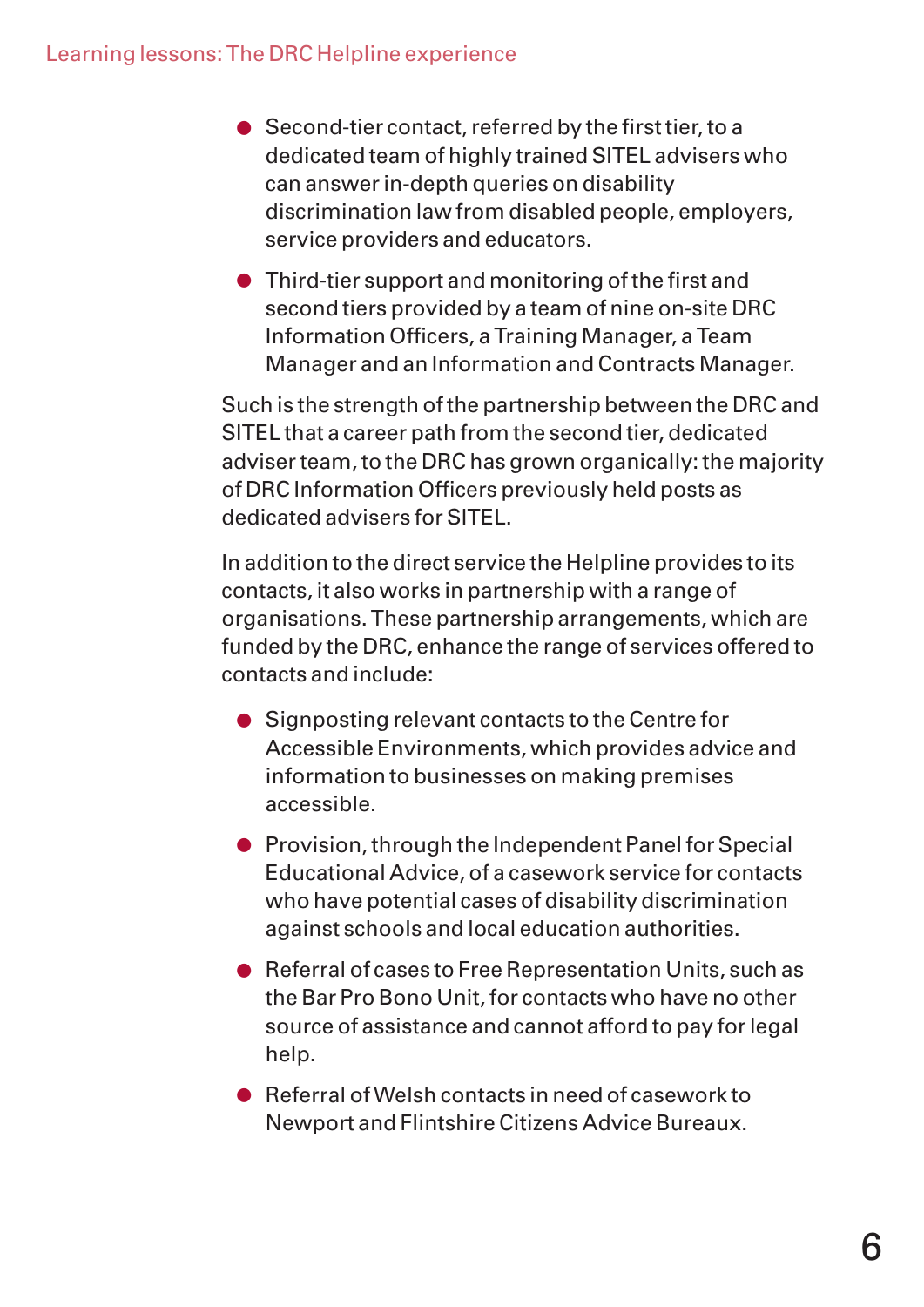# The unique DRC–SITEL partnership

The decision to outsource the DRC Helpline to SITEL was one which has had lasting effects on the evolution and structure of the service as it now stands. The system of outsourcing a Helpline to a call-centre provider who then houses the Client and their staff was one which came with several potential risks. However, several notable benefits have emerged from the co-location of the DRC staff with members of the SITEL workforce.

## **A shared environment**

Firstly, the shared working conditions of DRC and SITEL staff have enabled a constructive and long-standing partnership to evolve so that the Helpline has been formed, and continues to develop, as a joint venture. This has led to equal feelings of ownership over the running of the Helpline and the opportunity for SITEL staff to absorb first-hand the values and ethos which embody the DRC as an organisation. The colocation of these two groups of professionals has therefore created a unified brand for the Helpline, in which SITEL and DRC staff are seen to be working hand-in-hand towards a common set of goals and objectives. As a result, SITEL staff across the team claim to feel a deep sense of connection and alignment with the core value system of the DRC:

There is a real pride attached to being part of the DRC Helpline… Even though I'm employed by SITEL, I always tell people I'm part of the DRC. We feel like we are all working towards the same goals ultimately. **Helpline Adviser**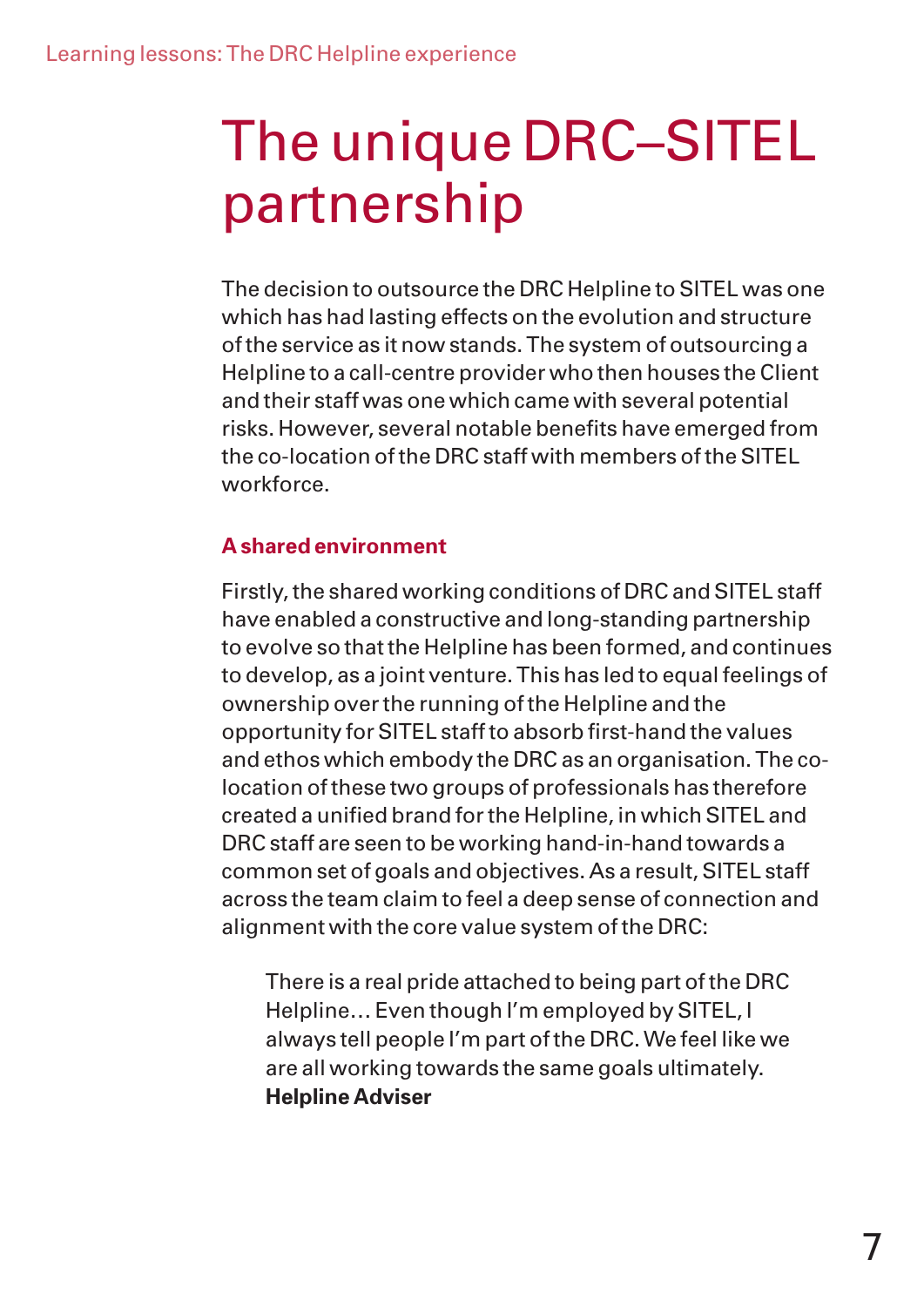### **Good communication**

A second positive factor to emerge from this side-by-side working has been the ability of DRC managers to oversee important delivery decisions and update staff regularly on legislative developments. Whilst a strict client–provider relationship has never been played out in reality, the opportunity to be involved in the everyday decisions made in Stratford has served to strengthen the communication and understanding that exists between the two groups of professionals. The close working relationship of the past few years has therefore allowed SITEL and the DRC to develop a strong, constructive and lasting partnership in which their values have become aligned and their vision has become shared.

There is such a strong bond between the advisers and the rest of the DRC staff that it's hard to tell where the DRC ends and SITEL begins… There is no hierarchy, which sets the tone for a co-operative and supportive working environment in which you feel free to ask for advice without judgement. **Helpline Adviser**

There are, however, a number of potential risks associated with the outsourcing of a Helpline to an external service provider and the consequential client–provider relationship such as that formed between the DRC and SITEL.

### **Quality over quantity**

A tension emerges firstly between the need for efficiency required by a call centre infrastructure handling large volumes of contact and the core DRC mission towards providing a personalised and sensitive service to all contacts. The risks associated with transforming the DRC Helpline into an impersonal and overly-efficient call centre, in which the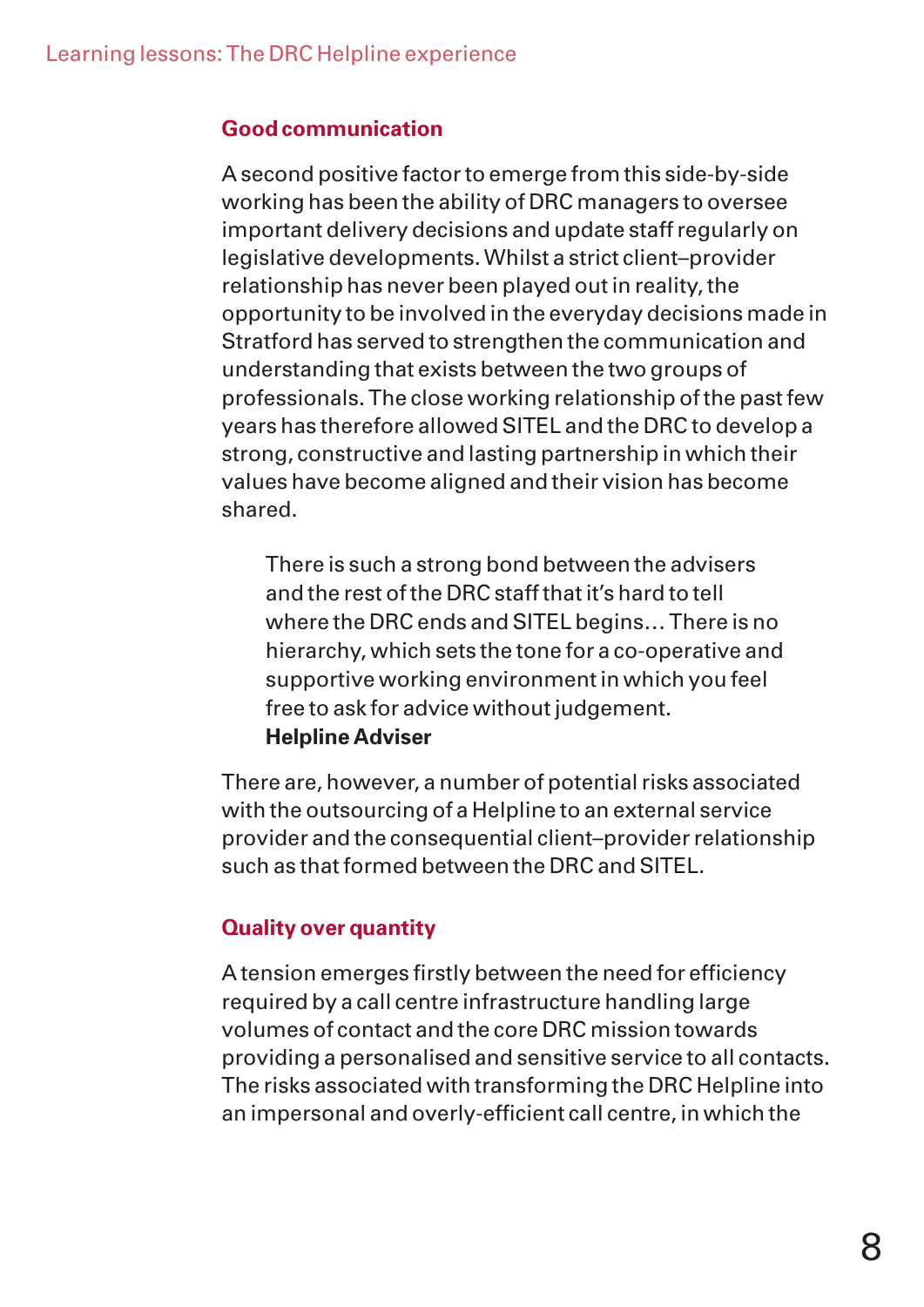quantity of calls becomes valued over call quality, are foremost in the minds of Helpline staff. Whilst performance management and target monitoring is necessary to maximise the through-flow of contacts, a balanced approach has been achieved by continuing to focus on providing personal and tailored support to reflect the specific needs of each contact. In light of this ever-existing tension, the opportunity for SITEL to gain insight into the values and objectives of the DRC over the past few years has been invaluable:

It is crucial that each individual is treated as different, and their personal case is handled with sensitivity and caring… a strict call-centre approach would be far too cold and impersonal to respond appropriately to the needs of a potentially very distressed person. This is why we need to continue to remind ourselves of our ultimate mission. **Helpline Adviser**

### **Targets and monitoring**

This is not to say that targets and monitoring do not play a role in the successful delivery of the Helpline service. Regular monitoring of each Helpline Adviser against an agreed framework of set targets is central to the process of identifying development needs and providing the necessary individual support. Pay structures are affected by the performance of advisers against these targets, providing clear incentives for staff to perform well against a broad set of criteria. There is thus the potential for excessive monitoring, which runs the risk of producing an overly-dominant focus upon hitting performance criteria rather than attending to the specific needs of the contact. Whilst the perfect alignment between the two is never likely to be achieved, the DRC Helpline has achieved a remarkable balance in which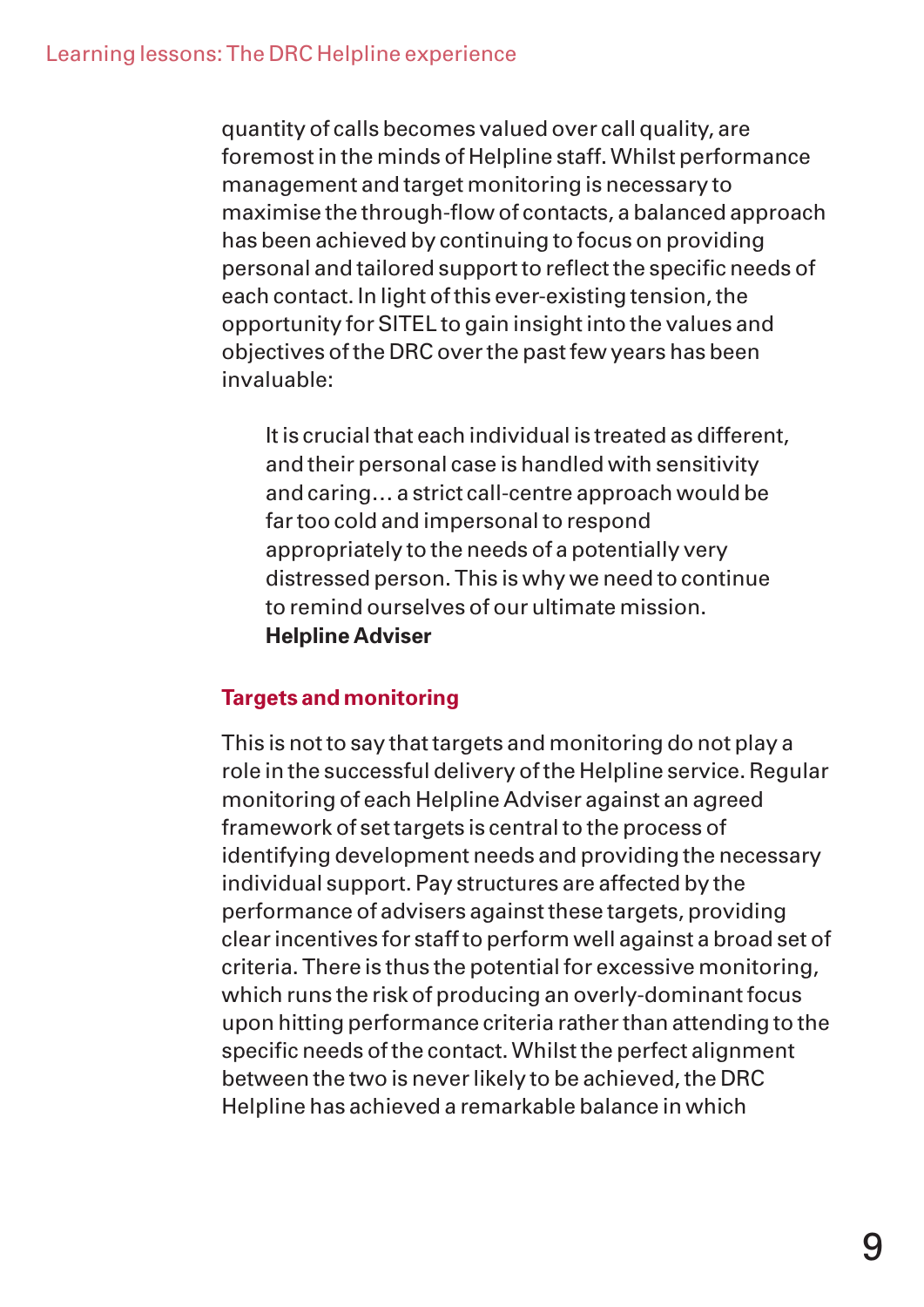advisers feel able to maintain quality of response whilst continuing to reach their personal targets (ie quantity of calls). By achieving noteworthy performance targets, such as the answering of 99 per cent of calls within 31 seconds by frontline staff, the processes behind the Helpline support contact experience and ensure this experience is improved wherever possible.

### **Over-automisation**

Helpline staff also remain mindful of the dangers of overusing technology for the purposes of increasing service efficiency. The likely outcome of over-automising the Helpline would be likely to retract from the personal approach for which the DRC is so widely appreciated. In light of the distinctive service the DRC Helpline provides, it is especially important to maintain the human contact needed to respond sensitively to the requirements of a diverse set of contacts. This has been reflected through the feedback of many Helpline users, emphasising the importance for those with varying disabilities of hearing a human voice at the other end of the line:

Personal contact will always be more important than any written information… especially people with mental disabilities need to talk. **Helpline User, Survey report**

10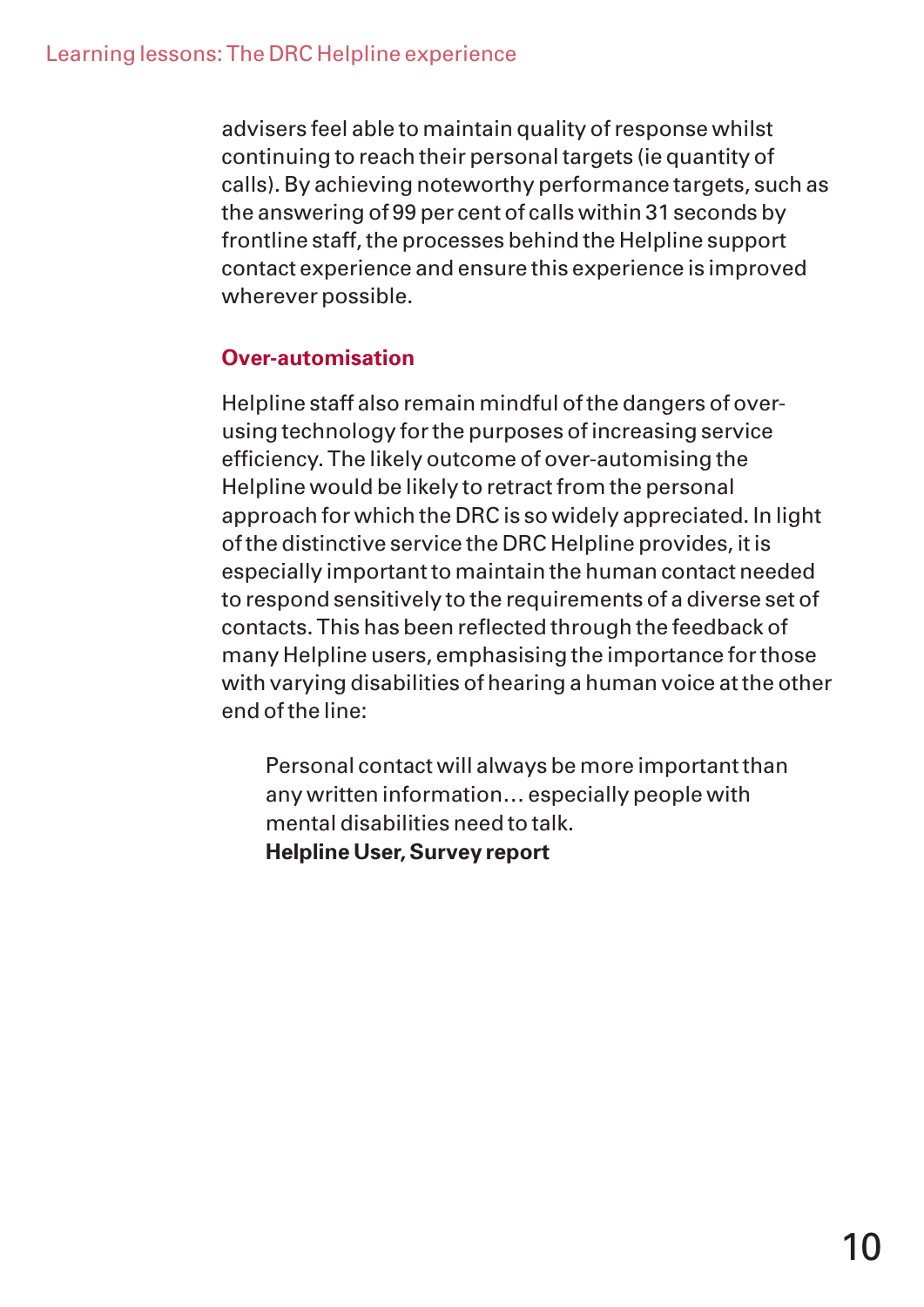# A focus on the needs of the contact

A successful Helpline can only come about through focusing on the needs of the contact, and especially recognising in the case of the DRC Helpline that disabled people are the most likely, though not exclusive, users of the service. The importance of empowering the contact is therefore paramount to the team, with a particular focus upon building the contact confidence needed to take charge of personal situations in a productive way. It is felt this is unique to the DRC Helpline. Advisers are committed to ensuring that each contact leaves the conversation with a Plan of Action and feels equipped with the knowledge needed either to take their case forward or to gain further information and support from elsewhere:

A lot of the people who call us feel isolated or are going through crisis. By providing them with information about their legislative rights, guiding them towards further areas for help, and encouraging them to take cases forward, we are directly empowering them to change their lives for the better. **Information Officer**

## **Flexibility**

The need for flexibility when responding to calls is powerfully highlighted by the wide variety of people who call the DRC Helpline. Contacts range from those with physical and learning disabilities, long-term health conditions, people with hearing impairments and business employers to representatives from the Houses of Parliament. The ability to be able to respond appropriately to the needs of these varied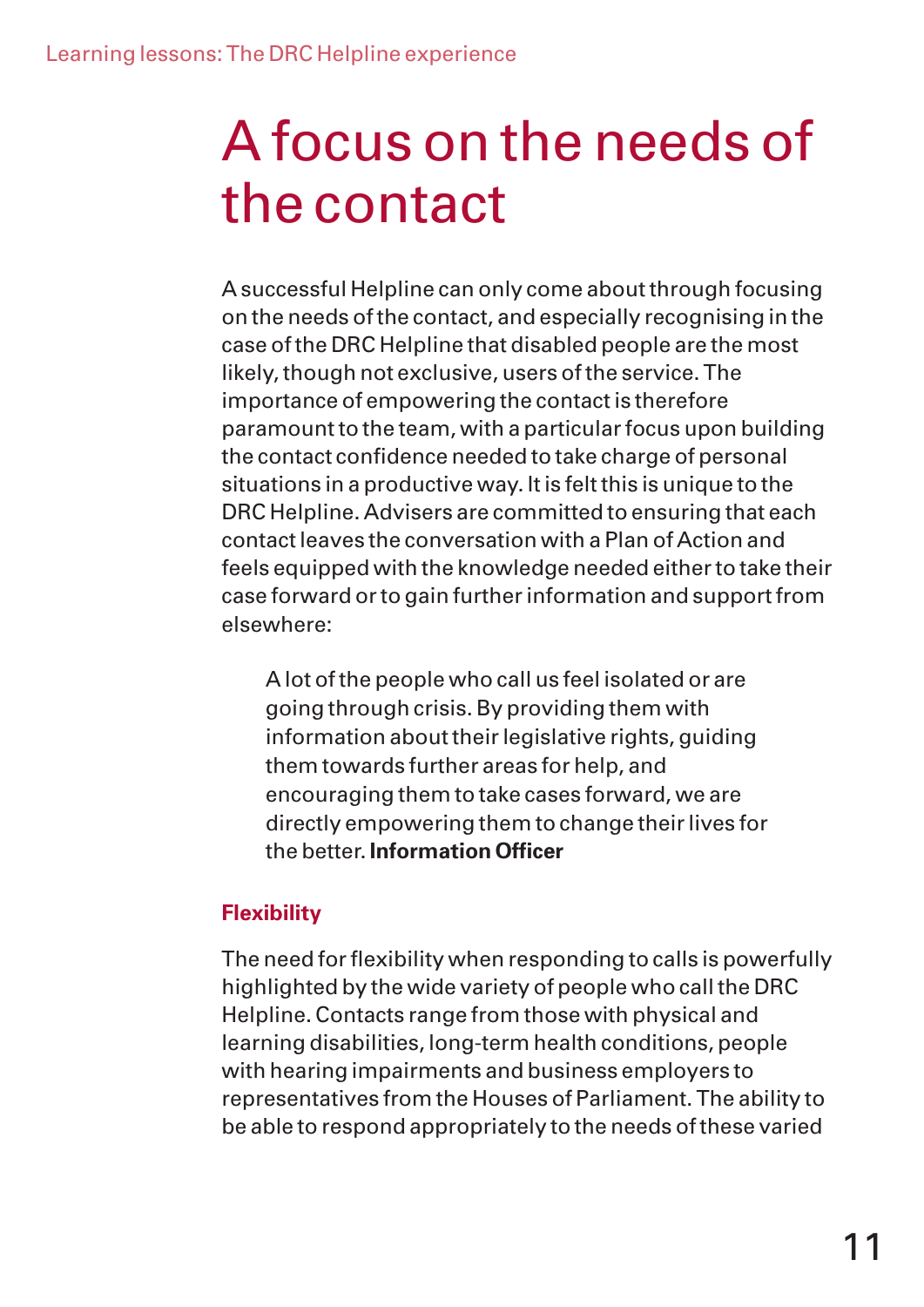groups of people stems from a detailed knowledge of the area of disability, combined with a heightened level of sensitivity. There is a genuine concern amongst staff over the need to treat each contact as an individual, and provide a tailored and individualised response to each unique case.

Sometimes you have to spend 45 minutes on a call because either that person needs something explaining to them again, or perhaps they are suffering from short-term memory problems… we need to be given enough flexibility to respond to these personal needs rather than rushing people through calls and moving on to the next one. **Helpline Adviser**

Helping a contact with short-term memory problems might involve providing information in spoken and then written form. More generally, call times might range from 2 minutes to over an hour in length, depending on the needs of the contact. Such examples demonstrate the way in which the Helpline aims to balance responding to every call individually whilst continuing to focus on performance targets:

Advisers treat all contacts as individuals and demonstrate empathy which is a quality that could so easily be lost when dealing with the volume of enquiries we receive. **Helpline Manager**

### **Adapting to the needs of disabled people**

Having a flexible approach also includes considering factors which ensure an effective response to people with a range of disabilities. The Helpline provides a variety of services, including a partnership contract with Language Line for translation needs, web-chatting facilities, the availability of large print publications for contacts with visual impairments, Easy Read books for people with a learning disability, a range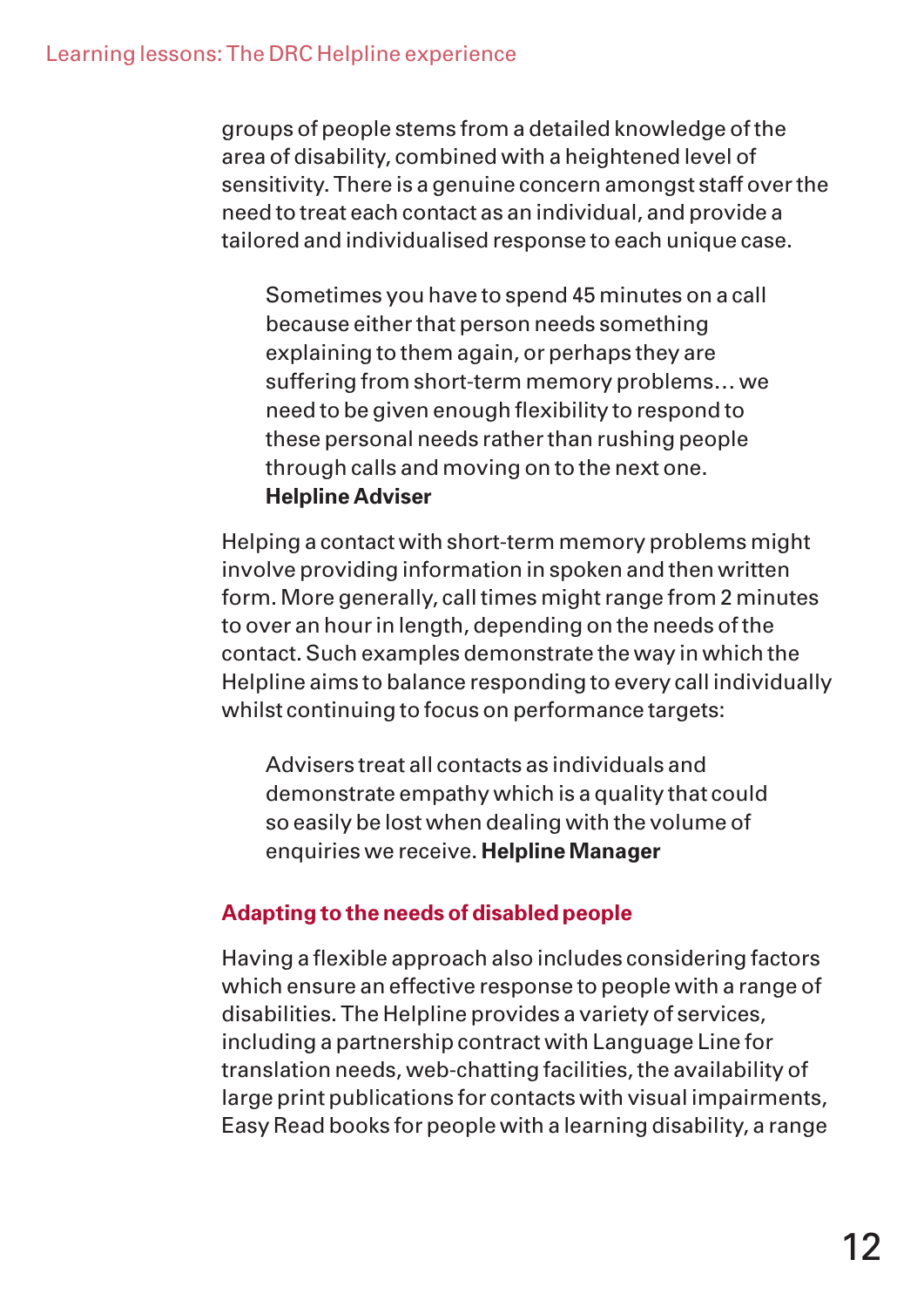of other alternative format publications, and the use of videophone services for those with learning disabilities or hearing impairments.

Generally, all forms of contact offered have worked well for both customers and advisers. It remains important, in this increasingly digital age, to continue to offer facilities such as Freepost and fax. The most technically difficult form of access to manage is that provided by the videophone – issues like ISDN lines, bandwidths and so on – are hard nuts to crack. Even when those issues are resolved, the quality of broadcast provided by the best available kit is still not good enough to use for signing or lipreading.

Careful attention has also been given to ensuring that the phone manner employed by Helpline advisers mirrors that of the contact, with the level of language used being appropriate in each case – a manifestation of the empathetic and genuinely concerned approach of all Helpline staff. Numerous quotes from users of the Helpline reflect the unusual care and consideration with which their calls are handled by DRC Helpline staff. For example:

[The DRC staff] were so friendly and listened like no other Helpline has… I was truly surprised. **Helpline User**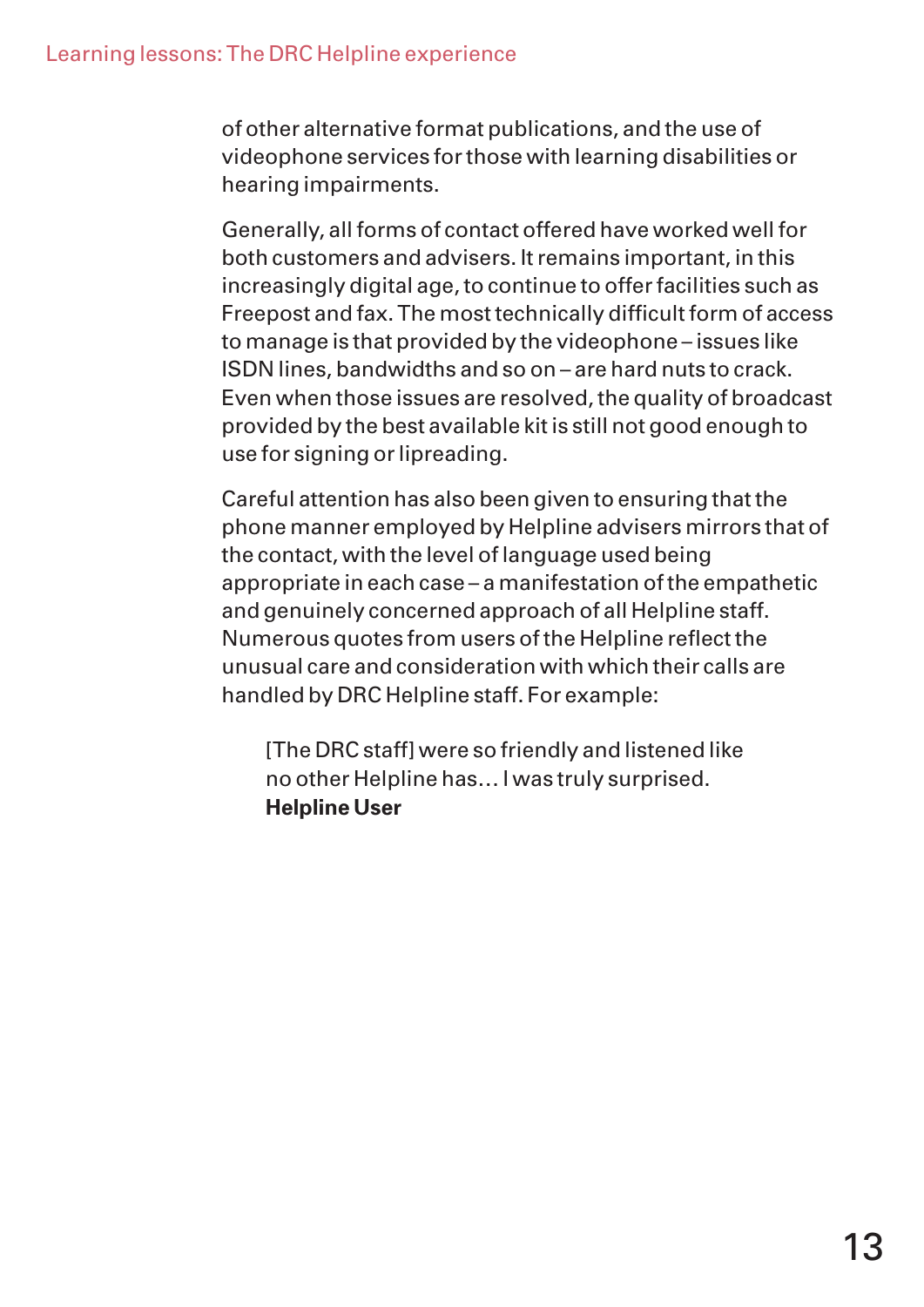# Developing Helpline Advisers' specialisms

In 2005, the existing Helpline staff were separated into three distinct teams – Education, Employment and Service Delivery – to reflect the different sections of the Disability Discrimination Act (1995). The aims of this restructure were to enable more focused and in-depth training for advisers, reduce the length of contact queues and enhance the ability of advisers to provide more detailed and specific information to contacts about their rights. The smaller team structures have also led to a greater chance of contacts getting through to the same Helpline Adviser more than once, which has been thought to promote the establishment of longer-standing relationships and reduce the need to repeat case history. The allocation of staff to a dedicated team also allows for specialisation in a certain subject area which opens up potential for a number of career opportunities:

Working in the employment team means that you very quickly become very specialised in all areas of employment law, which means you can move onto a number of different careers… it also means that we can provide much more focused advice and information to specific individuals and apply our detailed knowledge to situations in a much more focused way. **Helpline Adviser**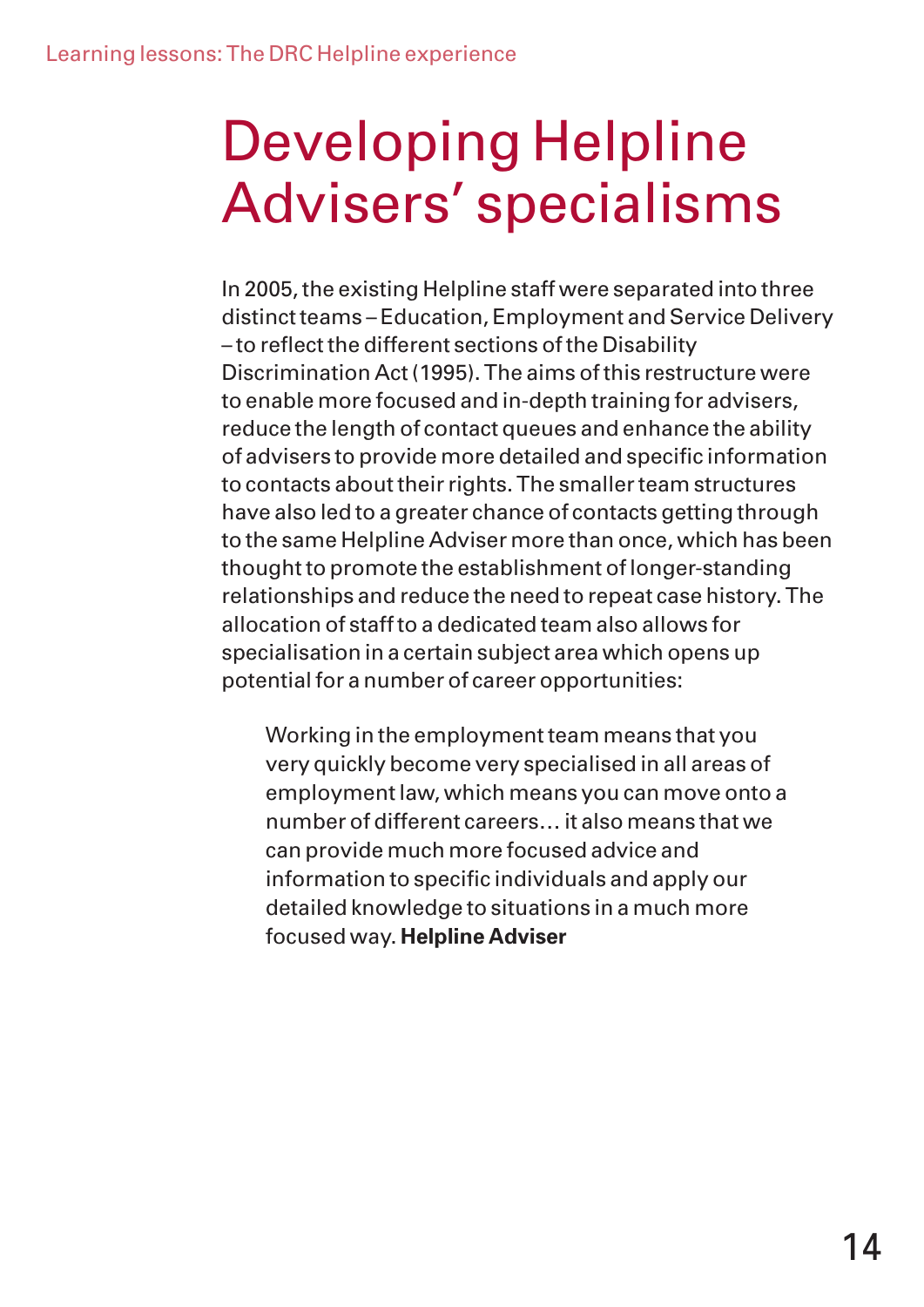# Marketing of the Helpline

## **Effective marketing**

When the Commission opened its doors for business, it was rightly keen to market the DRC Helpline, with an emphasis on the existence of the organisation and the service. With the lack of a National Disability Information Service, the DRC Helpline attracted traffic well beyond its remit – frequent questions included 'How do I apply for a Blue Badge?' and 'How do I get a disabled facilities grant?' Whilst such questions were properly signposted, taking contacts such as these beyond the Helpline's scope was a significant drain on the Commission's resources.

Thus, colleagues from the marketing team changed the 'message': all marketing material that noted the DRC Helpline's details was amended to highlight what the service doesn't or can't do as well as describing what it can do.

Due to the implementation of that marketing strategy, the Helpline focused on its ability to meet the information needs of disabled people. Thus, where calls in areas such as benefits, housing, community care and human rights had previously taken up valuable time of frontline staff in redirecting contacts to appropriate services, the reduction in call numbers – from 124,000 in 2004 / 05 to 94,000 in 2005 / 06 – freed up frontline staff to handle mainly relevant calls, which were then filtered more efficiently to the teams of advisers.

An associated benefit of this marketing approach was a reduction in the number of complaints to the Helpline, which were found to stem primarily from a lack of understanding as to why the Helpline was unable to deal with requests in and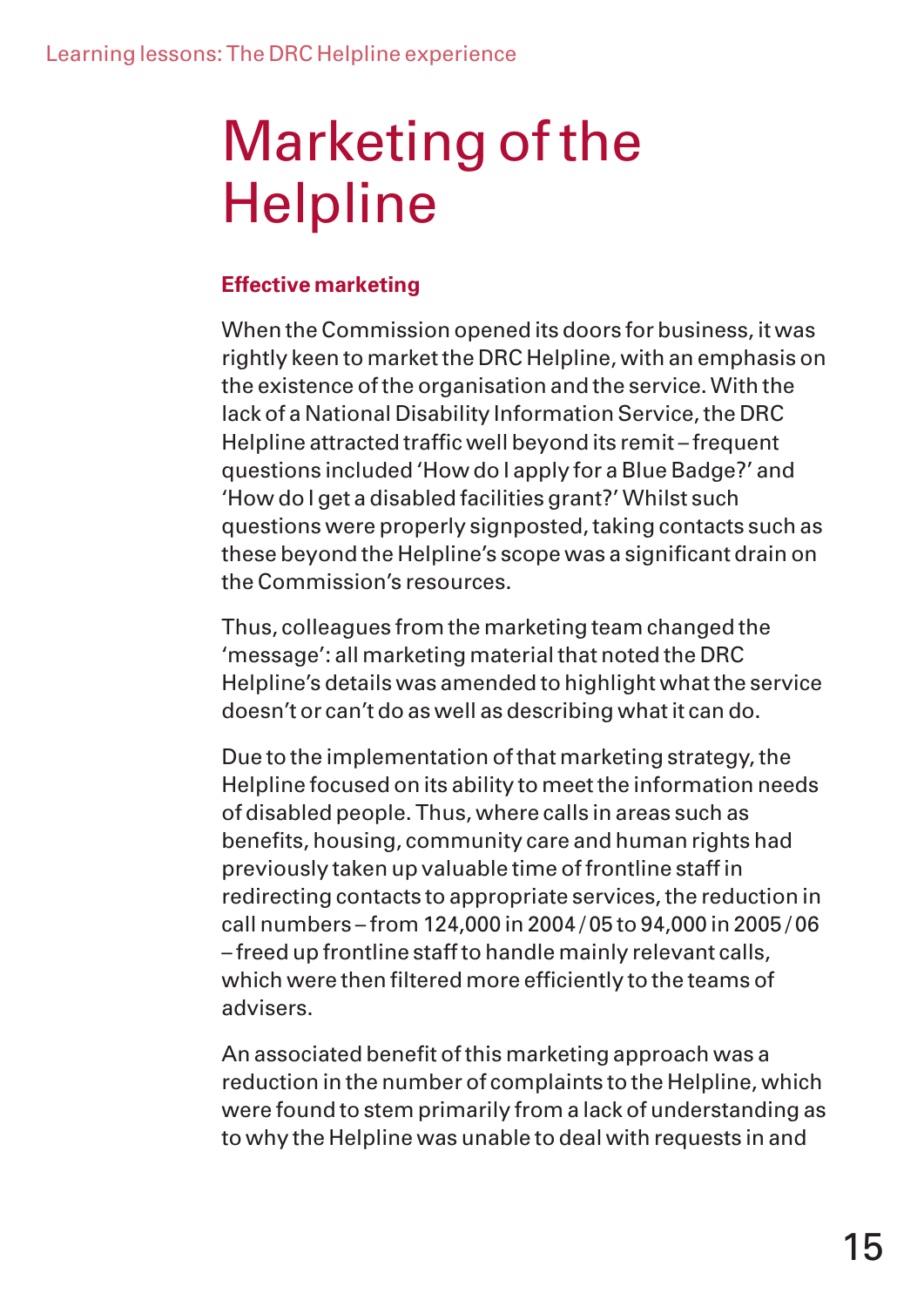around the areas the DRC – and its communications tools, such as the Helpline – does not deal with.

## **Going further than the call of duty**

Although not all queries posed by contacts can be answered or dealt with appropriately by Helpline staff, the Helpline still seeks to go beyond the call of duty and ensures that every contact with issues beyond the Helpline's remit is signposted appropriately to somewhere, or someone, who can help. It is instilled within the culture of the Helpline to go one step further in providing the most helpful alternative options and ensuring that each contact ultimately receives the best help available.

Sometimes just by going a bit further and actually finding someone a number or a particular reference, you can make all the difference… a little extra effort on our part to Google a contact can help someone who might not have access to the internet, or might not have been bothered to make that call otherwise. **Information Officer**

### **Proactive marketing**

As well as ensuring the DRC Helpline isn't seen as a source of information for areas it cannot help with, careful attention has also been directed towards proactively marketing the Helpline to those who may not have had the opportunity to hear about the service previously. An ongoing mission towards targeting hard-to-reach and hard-to-hear groups has been launched to communicate how the DRC Helpline may be able to provide the support these groups (such as women from certain black and minority ethnic communities) require.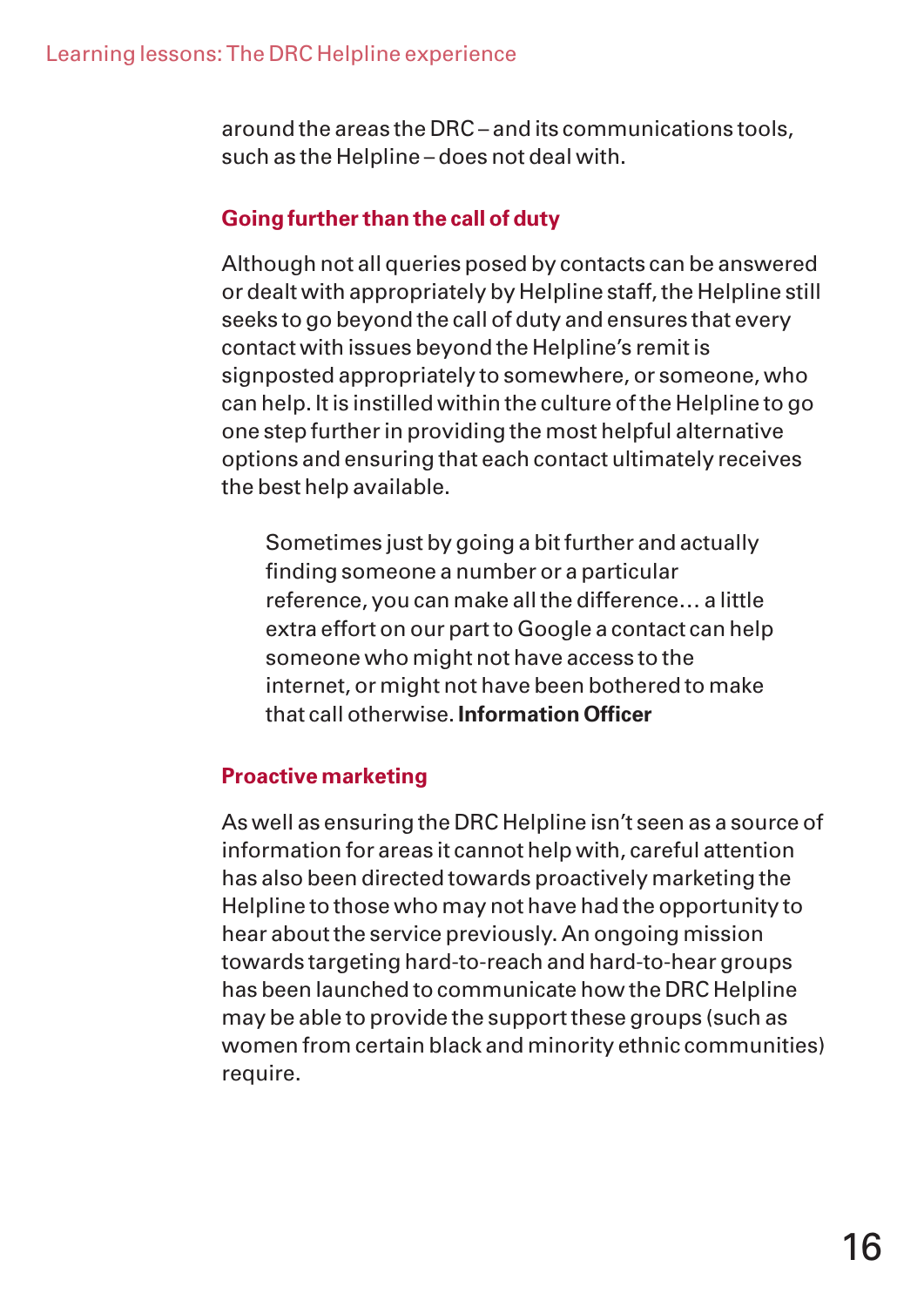We need to continue to advertise the Helpline through a range of media and make sure we are visible on all DRC publications, not just the internet. A surprising number of disabled people don't even know the DRC exists. We need to target areas where people don't have the opportunity to find out about the support we can offer, rather than wait for them to come to us. **Information Officer**

## **The DRC website**

In noting the DRC Helpline and its reach as just one of the DRC's communication tools, it is clear that the DRC website also plays a pivotal role both in promoting the services of the Helpline widely and supporting Helpline staff with the provision of information to disabled people, their families, friends and businesses. The findings of a recent survey exploring the relationship between the DRC Helpline and the DRC's website pointed particularly to the close relationship that exists between the two communications tools from the point of view of contacts. As such, the Helpline is often used in conjunction with the website by contacts who need help with interpreting website information or to discuss the implications for their specific case. In addition, Helpline data can provide important guidance on the kind of information that needs to be on the DRC website, and DRC staff have played an important part in producing a range of FAQs for the DRC website.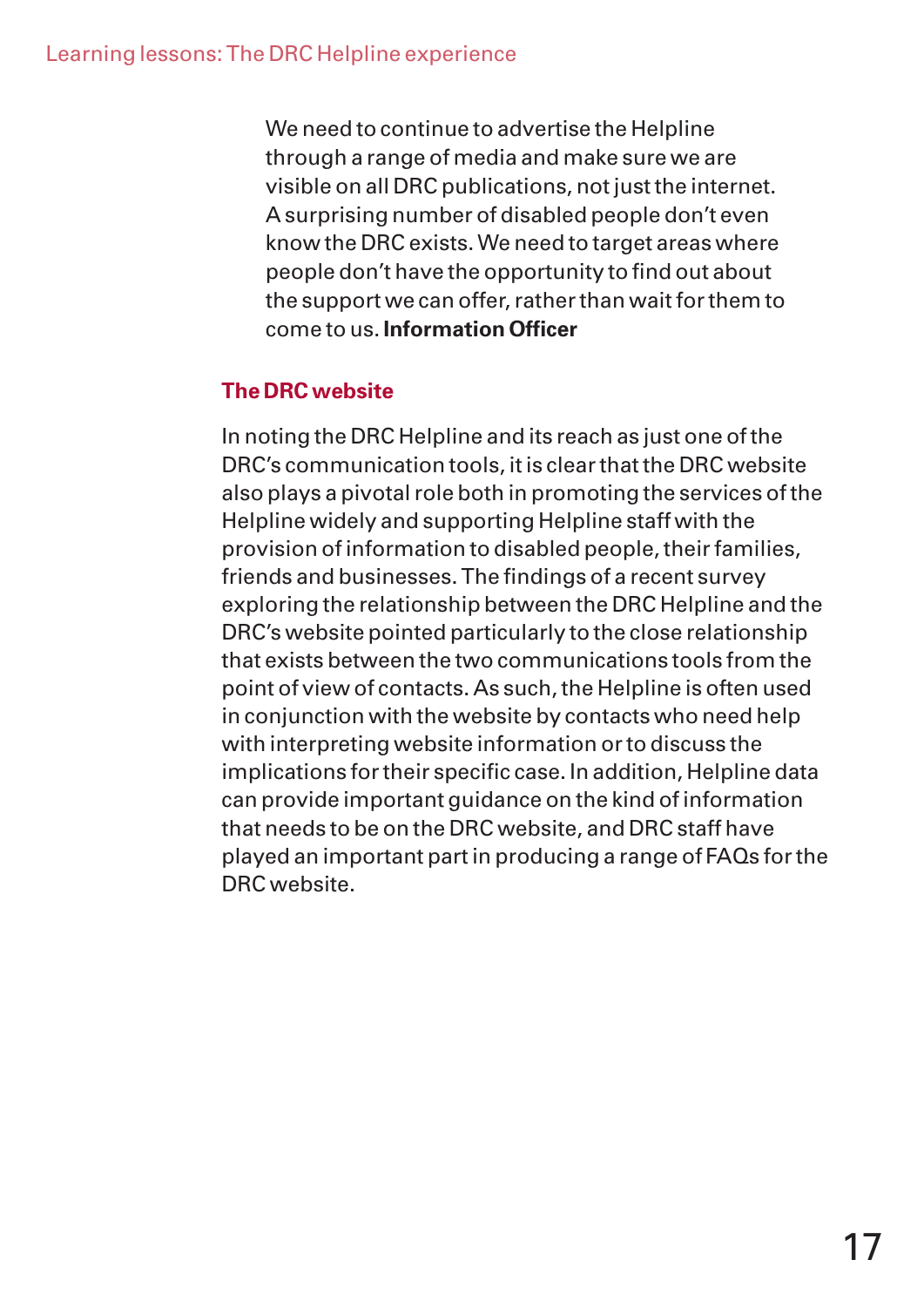# Continuous learning and improvement

### **Surveying**

The DRC Helpline has a strong commitment to ensuring that efforts are maintained to continuously improve, update and enhance the service it provides. Whilst recognising its achievements and successes over the years, Helpline managers have been keen to continue to challenge each other and their staff to strive towards achieving even greater goals and ambitions. The commitment to gaining feedback from a wide range of sources is shown most clearly through the commissioning of a quarterly survey to gain feedback directly from users of the Helpline. This independent survey is conducted with around 100 contacts on a 1:1 basis to produce both qualitative and quantitative feedback from Helpline users on all aspects of Helpline performance. The feedback has yielded a continuous trend of positive reports reflecting the pivotal role the Helpline has played in equipping contacts with the confidence to proceed in resolving their individual cases. For example:

Respondents considered that the DRC had played a pivotal role in the resolution of all their cases... the DRC had provided contacts with enough confidence to proceed... had removed uncertainty about their rights… and had described the course of action in step-by-step and practical terms.

**Report on survey of Helpline users, June 2006**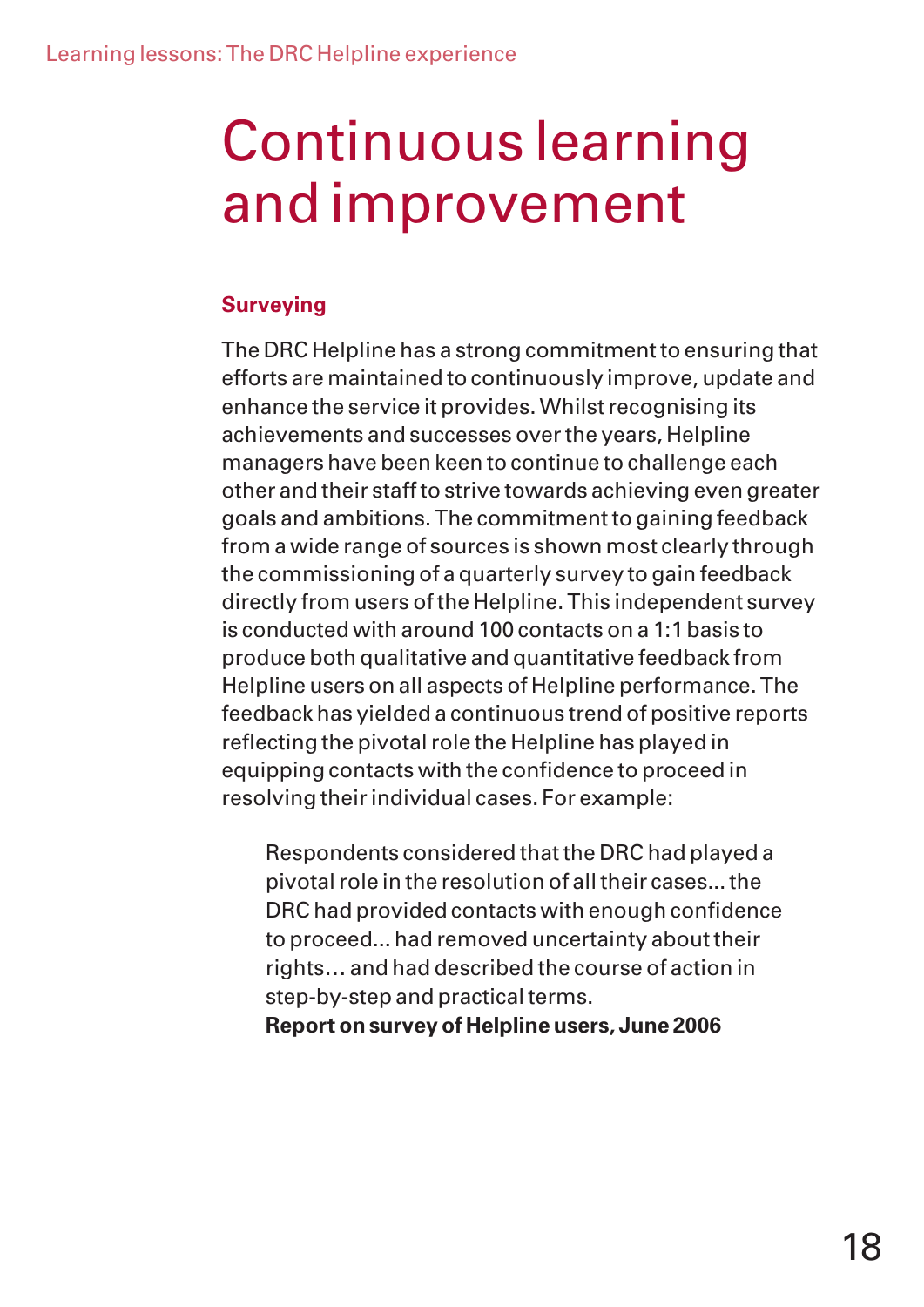### **Relationship with data**

Although the quarterly feedback surveys can be seen as a success, they can also be seen as a missed opportunity. The surveys provide a rich mine of data and information whose application could be much wider than simply understanding who uses the Helpline. Though some casework of the DRC's legal team comes about as a result of calls originally made to the Helpline, it is the case that the DRC has not made best use of Helpline data and information to inform its strategies and objectives, much less determined exactly what data is available and of how it can be useful. Perhaps the best example of how data generated by the Helpline has been used well is in the Legislative Review completed by the DRC in 2003; otherwise, data and information has not been exploited to the best of its potential uses.

## **Internal marketing and feedback**

The scheduling of monthly Open Days during which the Helpline is opened up to all DRC staff and internal groups – such as the Learning Disability Action Group (LDAG) – is another method for encouraging feedback and recommendations for improvement, whilst also presenting the opportunity to promote the work of the Helpline internally within the DRC. The need to continue challenging existing methods of working through internal feedback is considered to be of crucial importance in the continual push towards the growth and development of the Helpline. The creation of a working culture in which staff feel safe to bounce ideas off each other and challenge behaviour has also been especially productive in building strong channels of accountability between different levels within the team:

You can never be complacent when you are providing such an important source of advice and support to so many people… whilst reducing call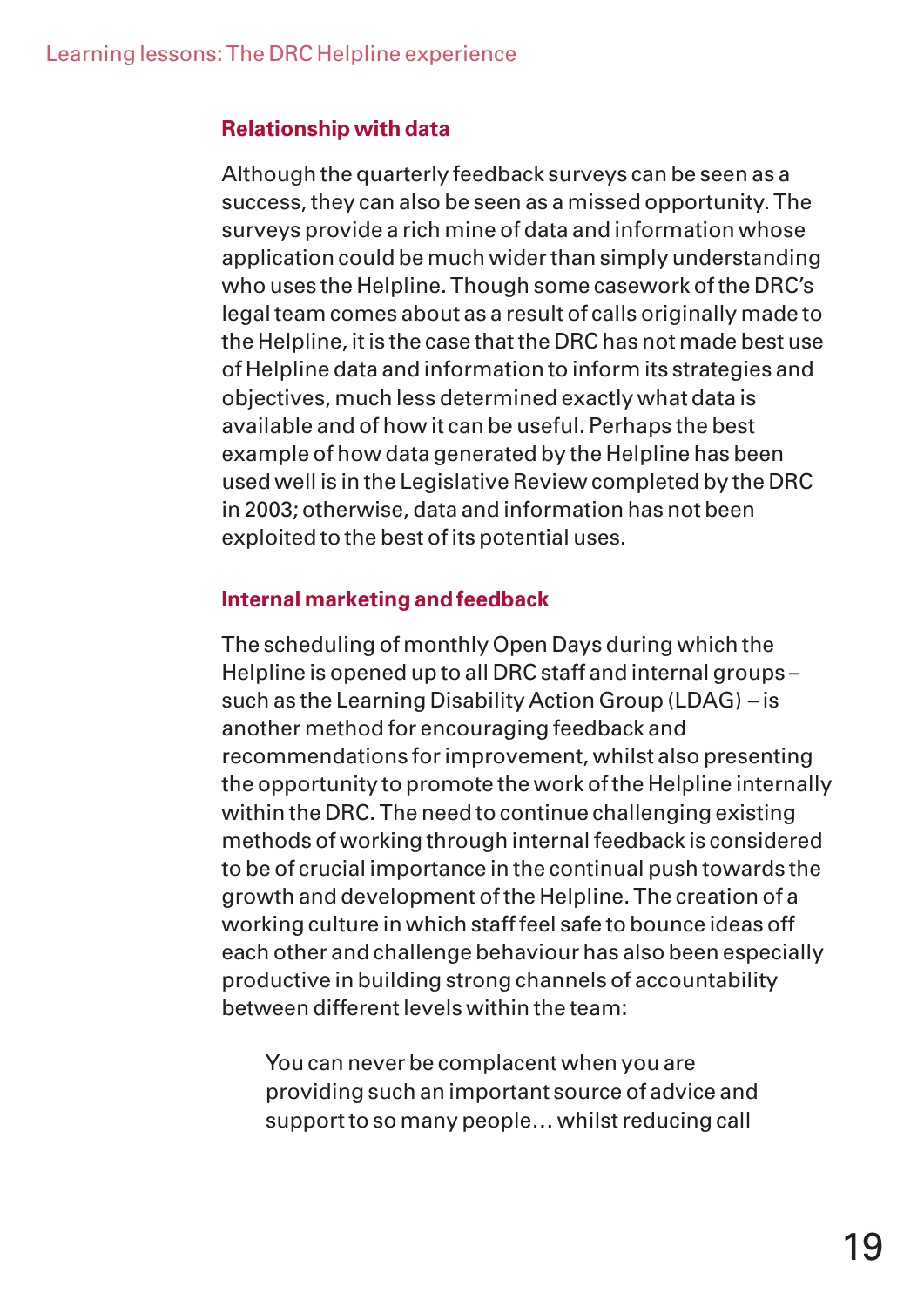waiting times to just 3/5 minutes is an achievement, we are continuously looking to improve upon these and all other aspects of the service we provide. **Helpline Manager**

### **Training opportunities**

Another aspect of the DRC Helpline's commitment to continuous improvement is the provision of highlystructured, ongoing training opportunities to ensure that advisers are kept up-to-date with changes in policy, legislation and disability rights. Innovative techniques used to embed the learning, include mock telephone calls, the acting out of various scenarios and opportunities for callshadowing to help develop emotional resilience ie the ability to not be affected by the often difficult and emotive scenarios Advisers are told about by contacts. In line with the wider ethos of the Helpline, this training is designed to be flexible in its approach to equip staff with the skills required to adapt to the differing needs of each contact:

The training isn't too heavily focused upon providing scripted and robotic responses to calls – it provides you with the knowledge to respond appropriately but adapt to whatever the contact is wanting to talk about. It's best that way or it seems distant and unfriendly.**Recently-Trained Adviser**

The Helpline Advisers have also benefited from a training programme which has involved colleagues from all parts of the DRC. This has both widened the Advisers' knowledge of, and interest in, the DRC's work, and ensured that they feel part of the Commission and its Vision.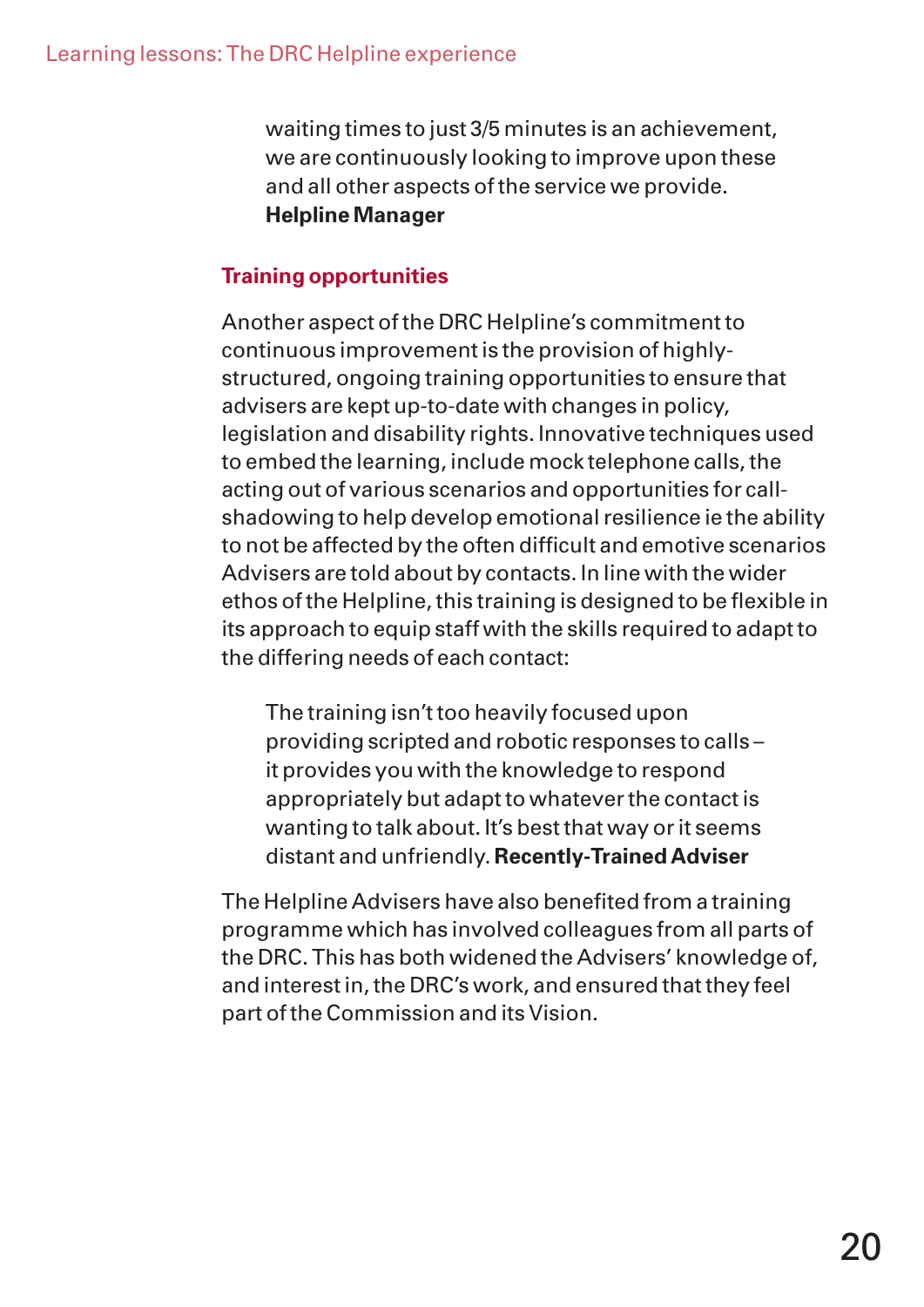### **Personal development**

A duty to the continuous personal development of staff is illustrated through opportunities for 1:1 coaching, which offer support for Helpline Advisers in the areas where it is most needed. These opportunities have served to boost staff morale by enhancing feelings of being valued and establishing paths to further career progression. Continuous knowledge expansion and learning is also promoted by the regular circulation of memos and updates, coupled with dedicated reading time each week in which staff are encouraged to read up on current policy areas and continue to broaden their understanding of disability issues.

The ongoing learning culture here means that you never feel like you are stagnating as you are constantly learning more about the area and new methods for helping… I feel as if I am always growing in what I can offer and the methods I can use to help. **Helpline Adviser**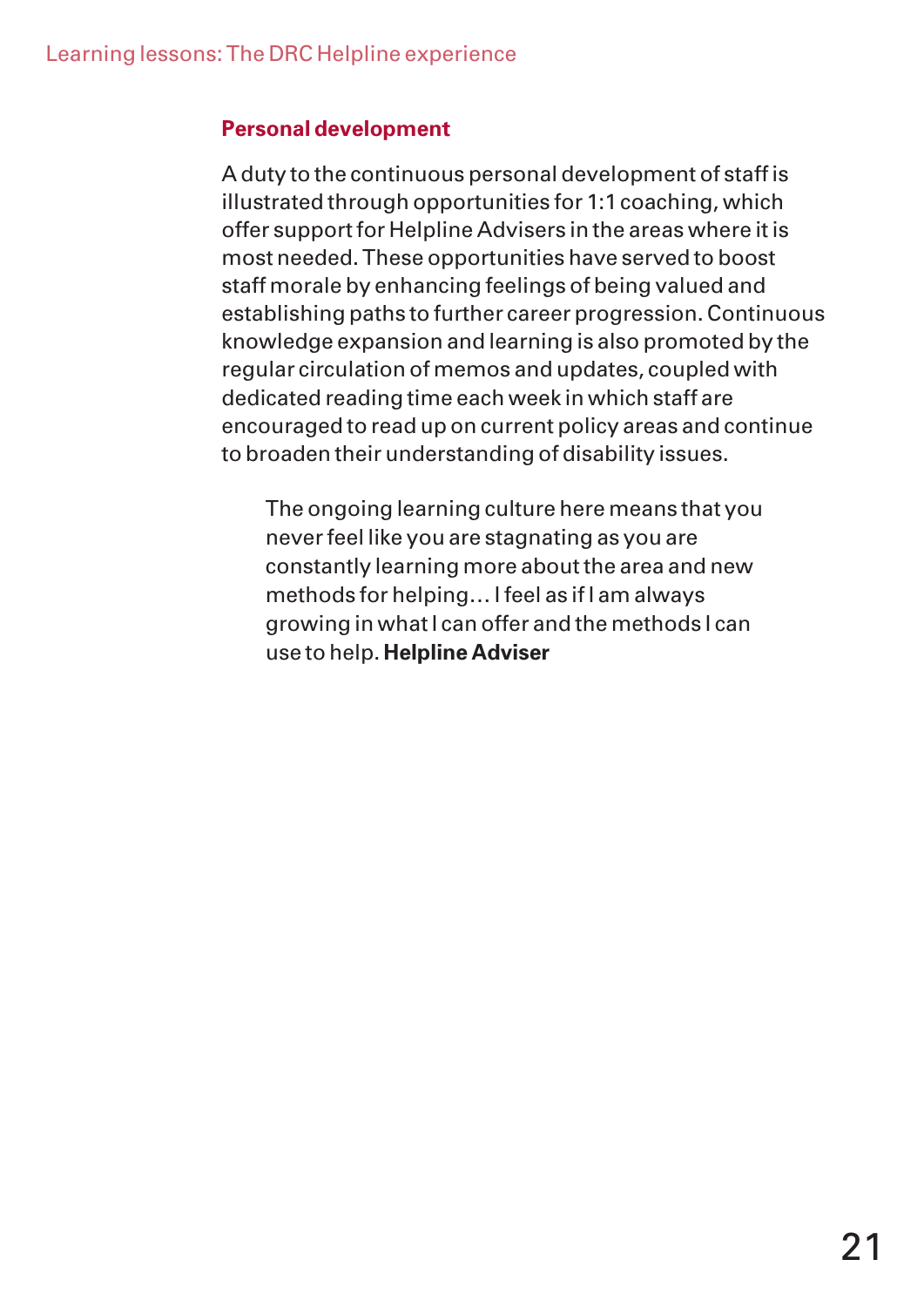# A distinctive internal culture

### **Supportive culture**

The unique nature of providing a Helpline service for disabled people promotes a distinctive, supportive internal culture. The retention levels of staff working for the DRC Helpline are significantly higher than for any other contract managed previously by SITEL. When asked what makes the Helpline such a worthwhile, satisfying and unique place to work, staff are unanimous in their description of an internal culture which is free from judgement and focused upon encouragement, knowledge-sharing and individual personal development. 'Buddy systems', in which newly-appointed staff are coupled with more experienced members of staff who provide advice and support, also contribute to the feeling of security and support – a feeling which continues throughout time spent working at the DRC Helpline. The '3-tier' system of support has also led to the development of strong staff consultation processes which have had positive effects in promoting an open culture of sharing and proffering opinions free from judgement:

The Helpline really is like a family – you feel accepted rather than judged, and the genuine concern of those around you for the contacts they are helping is infectious. You are free to ask for help and advice at any time, and constantly feel like you are developing. **Helpline Adviser**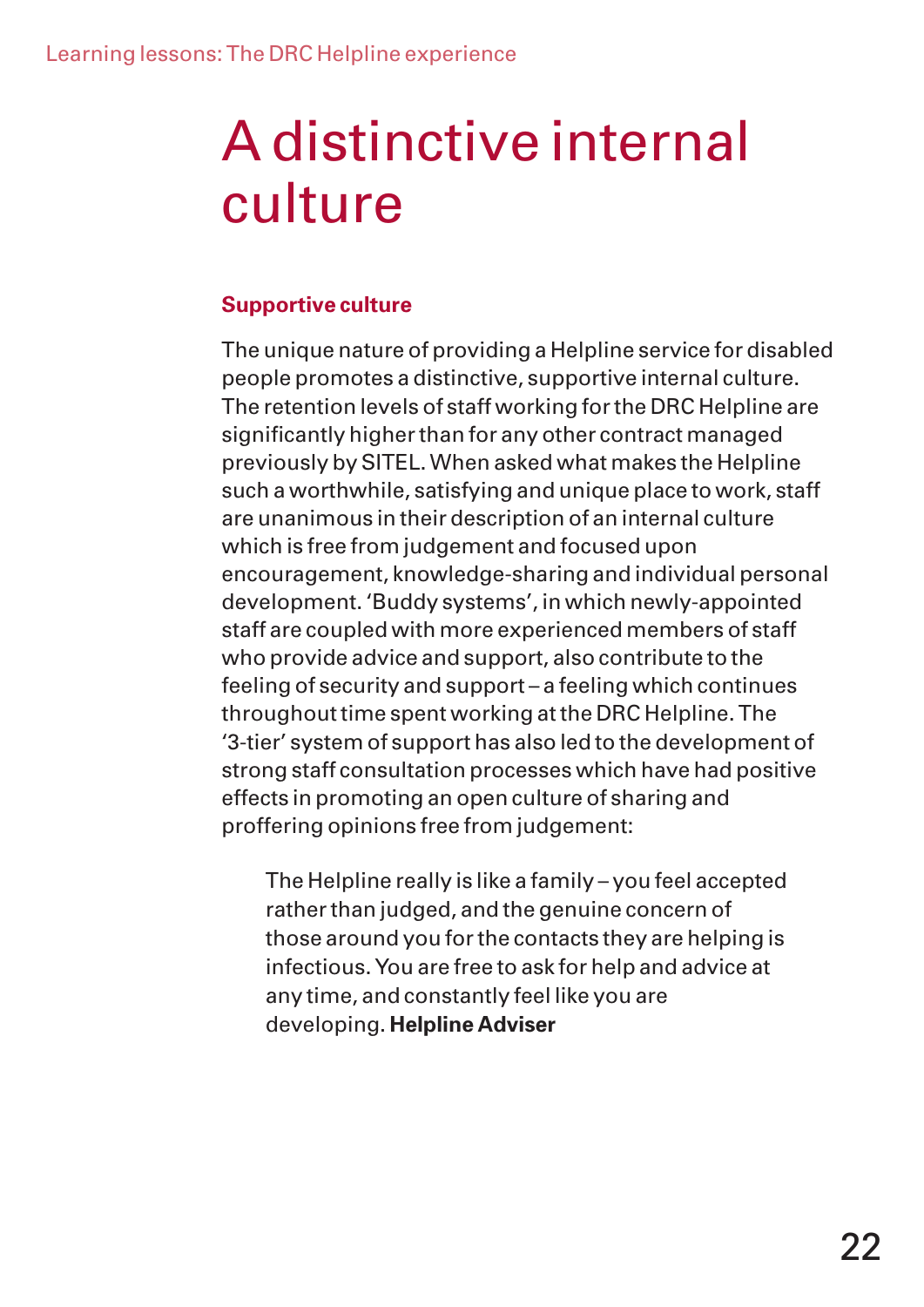### **High job satisfaction**

The high levels of job satisfaction experienced by Helpline staff are largely put down to an ability to provide lifechanging advice on a daily basis to people who are in genuine need. A deep commitment and loyalty to the work of the DRC Helpline is clear to see amongst staff, and in part a function of the important nature of the work they do and a genuine concern towards providing the best possible service they can. The words of one Helpline Adviser sum up the reasons why the retention of staff on the Helpline is so high:

I have never stayed in any job for more than three months in my life, but the DRC Helpline is a completely different experience. The feeling of genuinely helping people everyday, and loving the people you work with is unique and makes you want to stay. **Helpline Adviser**

### **Positive atmosphere**

Providing support and information to contacts who face daily prejudice and inequality can be emotionally demanding and has had the potential to lower morale within the team. The need to create a positive atmosphere and provide relief from the emotional demands of the job is therefore paramount in the maintaining of a productive working environment. The DRC Helpline Praise Board is an example of one way in which staff receive feedback on the positive effects of their hard work and guidance on the lives of those they support.

The board is situated beside the calling floor and posts a selection of the numerous thank you letters and cards of appreciation from all those who have been positively affected by the support and advice of the DRC Helpline staff.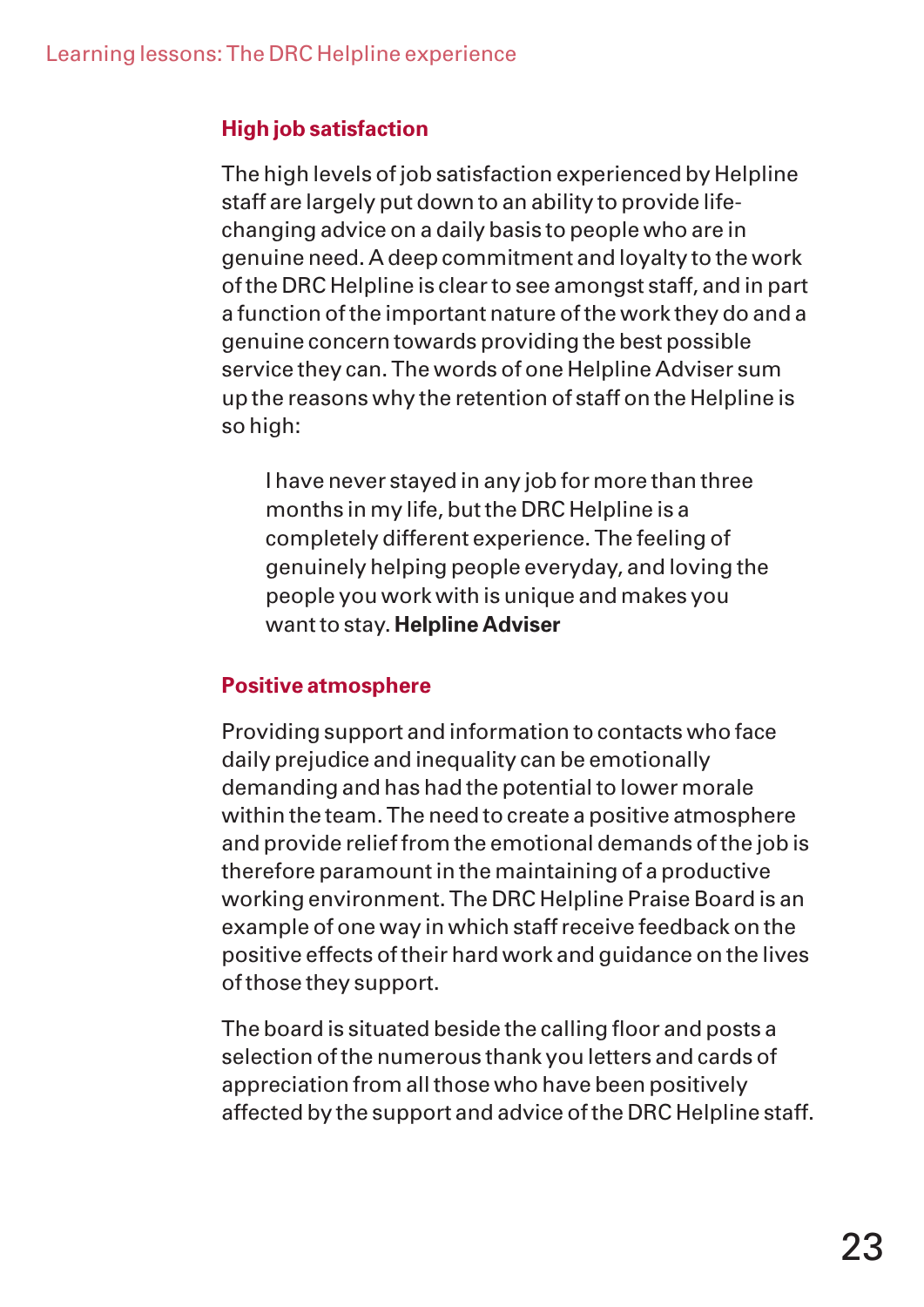You need to be lifted sometimes and reminded of all the positive work you are doing to help those in need… seeking and providing positive feedback from both contacts and colleagues is a crucial part of keeping strong and focused on our objectives. When morale is low we all pull together; it is a 'team' in the most pure sense of the word. **Helpline Adviser**

### **Achievements**

The DRC Helpline does more than simply respond to contacts. In doing so there are many achievements of which it is proud. In 2003, it won the BT award for Best User-Focused Helpline; the Helpline is also fully accredited by the Community Legal Service and has most recently been accredited with the Customer Contact Association Global Standard.